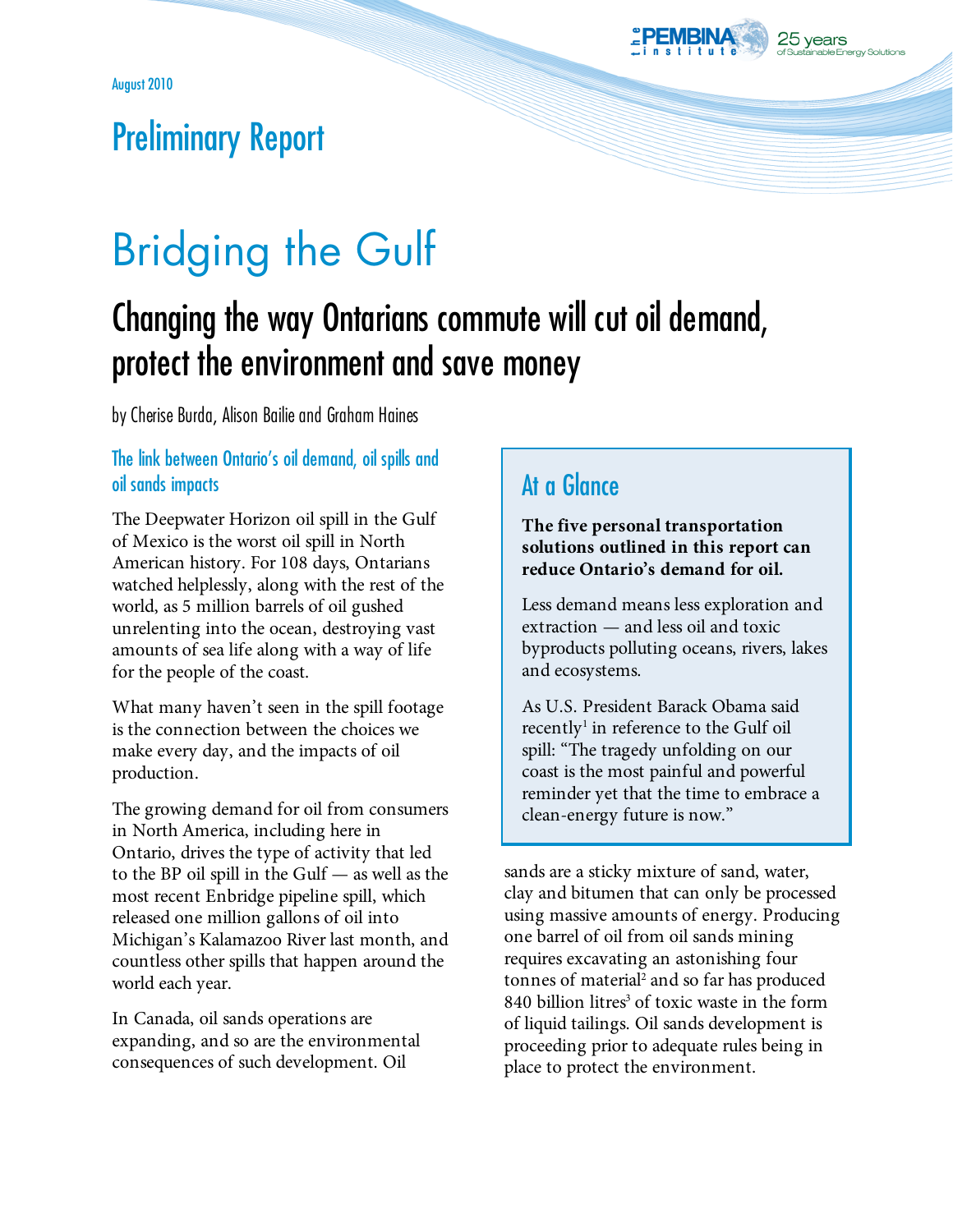For instance, Alberta oil company Syncrude was recently found guilty of failing to prevent migratory birds from landing in its toxic oils sands tailings ponds — negligence that, in April 2008, resulted in the deaths of 1,600 ducks.

The BP disaster and environmental impacts from oil sands development are both symptoms of the same problem. Oil is a finite resource that is getting more difficult and expensive to extract, and the environmental risks of producing oil are on the rise. Now that Deepwater Horizon has finally been capped and plugged, and the Enbridge spill has been contained, politicians in Canada and the U.S. are asking how to prevent future disasters from happening. Answering that question means we must consider how we can reduce the amount of oil we consume.

It's true that for the past century, oil has driven unprecedented economic prosperity and shaped our current way of life. And reliance on oil will continue for some time. What is needed today are actions and commitments to begin reducing oil demand and spark a transition to alternatives that are not only safer and cleaner, but stimulate jobs and economic growth here at home.

#### From the Gulf of Mexico to gridlock in Ontario

Here in Ontario, far away from the Gulf of Mexico, we are "gridlocked" in a level of oil consumption that sees the province spending \$15.6 billion<sup>4</sup> every year to import oil, which is mainly used to fuel our vehicles. If Ontario could develop solutions to even modestly reduce the amount of transportation oil we use and import, the money could be kept in the province and invested in alternative transportation technology and manufacturing — like the

## Ontario oil demand by the numbers

**Oil spilled into the Gulf of Mexico from the Deep Horizon well:**  5 millon barrels over 108 days **In other words…** Enough oil to fuel 20% of the personal vehicles on Ontario roads for the duration of the spill

**Ontario's annual oil imports:**  192 million barrels $5$ 

**In other words…** 

12,000 Olympic swimming pools a year — 40 times the amount of oil spilled from Deepwater Horizon

**Dollars that leave Ontario every year in oil imports:**  \$15.6 billion/year<sup>6</sup>

**Cost of implementing the Metrolinx transportation plan:**  \$2 billion/year<sup>7</sup>

**One barrel of oil…**

 $= 159$  litres

- $=$  3 tanks of gas (avg. size car)
- $\equiv$  2.7 kegs of beer

electric buses that are made in Quebec for the roads of Quebec.

Other countries are already moving in that direction. Israel and Denmark, for instance, have committed to ending their dependence on oil as an energy source and are making the game-changing investments to get there. But even just reducing our use of oil can make a difference.

The good news for Ontarians is the we can also make changes to reduce our dependence on oil — and those changes will have a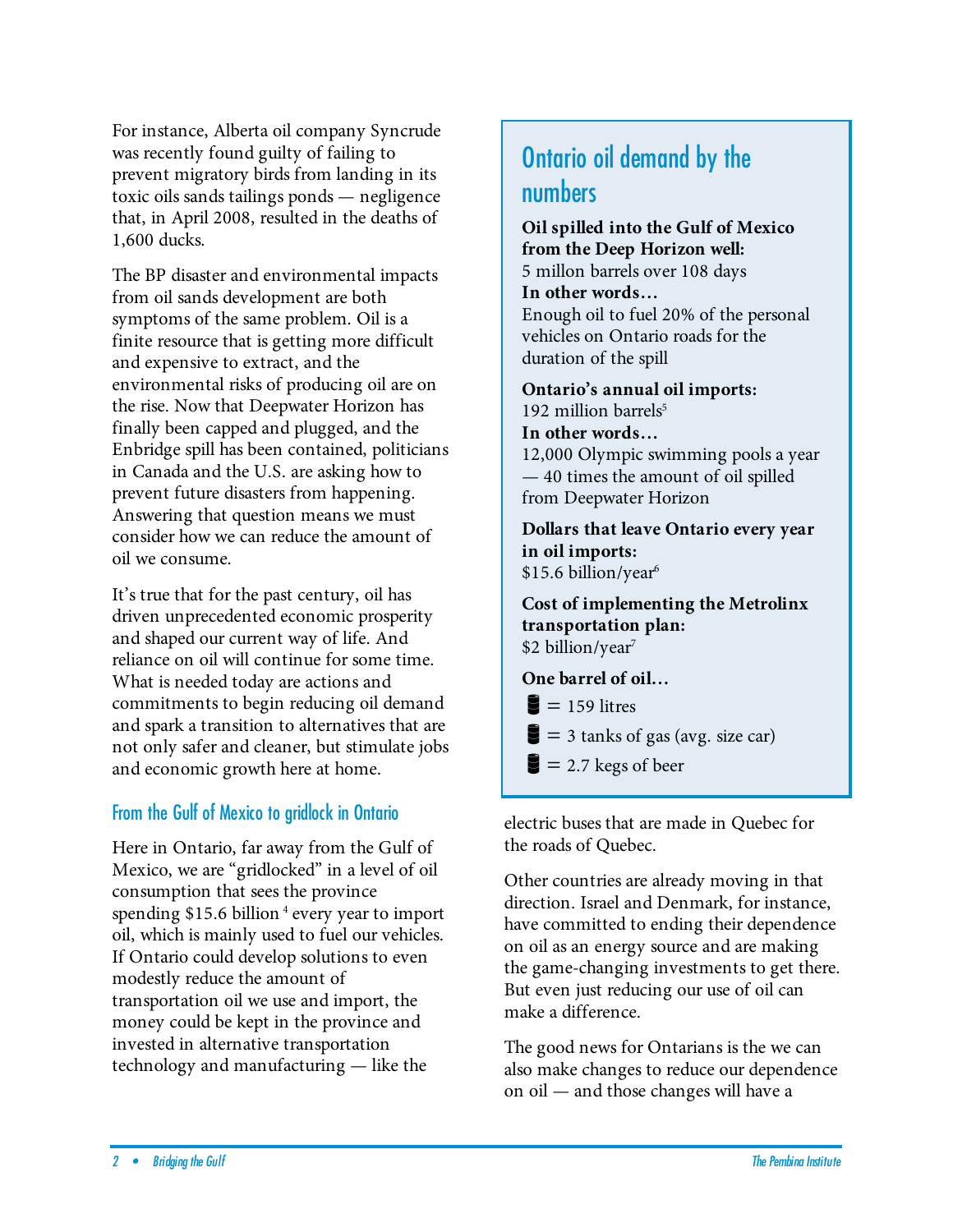positive impact on the economy and our quality of life. In this report we present five key actions Ontario could make to bridge the gulf between where we are today, and where we could be.

#### Lining up at the Pump

Ontario consumes a third of all the refined petroleum in Canada, over 80 per cent of that oil is used by the transportation sector.<sup>8</sup> Out the tailpipe, Ontario's transportation sector emits nearly a third of the province's greenhouse gases (GHG), making it the largest source of GHG emissions in the province. 9 In fact, burning oil for transportation is expected to be the largest and fastest growing source of Ontario's GHG emissions for years to come.

But here's the key: half of the oil consumed for transportation is burned in the engines of all the cars, SUVs and minivans and other personal vehicles crowding Ontario's roads as people commute to work or school and go about their business every day. 10

Ontario's 7 million cars and light trucks (such as SUVs and pickups) consume 86 million barrels of oil every year. <sup>11</sup> And it doesn't stop there — we can expect to see approximately 2.5 million more cars and light trucks added to Ontario's roads over the next 25 years, resulting in increased GHG emissions, fuel consumption and local pollution, and adding strain to already untenable traffic congestion in urban regions.

Figure 1: Distribution of oil use in Ontario by transport mode



## Stuck in Traffic

No commuter can escape Toronto's transportation troubles, whether stuck in gridlock on the 401 or watching three trains pass by a jammed subway platform during rush hour. The Toronto region suffers from the worst traffic congestion in North America, with an average commute time of 80 minutes. Direct annual costs of congestion exceed \$3.3 billion.12

Growth in the Greater Toronto and Hamilton Area is occurring twice as fast as the supply of roads and 2.5 times faster than transit capacity. It's hard to imagine traffic getting any worse. But it will, as the area is expected to grow by another 2.5 million people and have 1.4 million additional personal vehicles between 2009 and 2031.13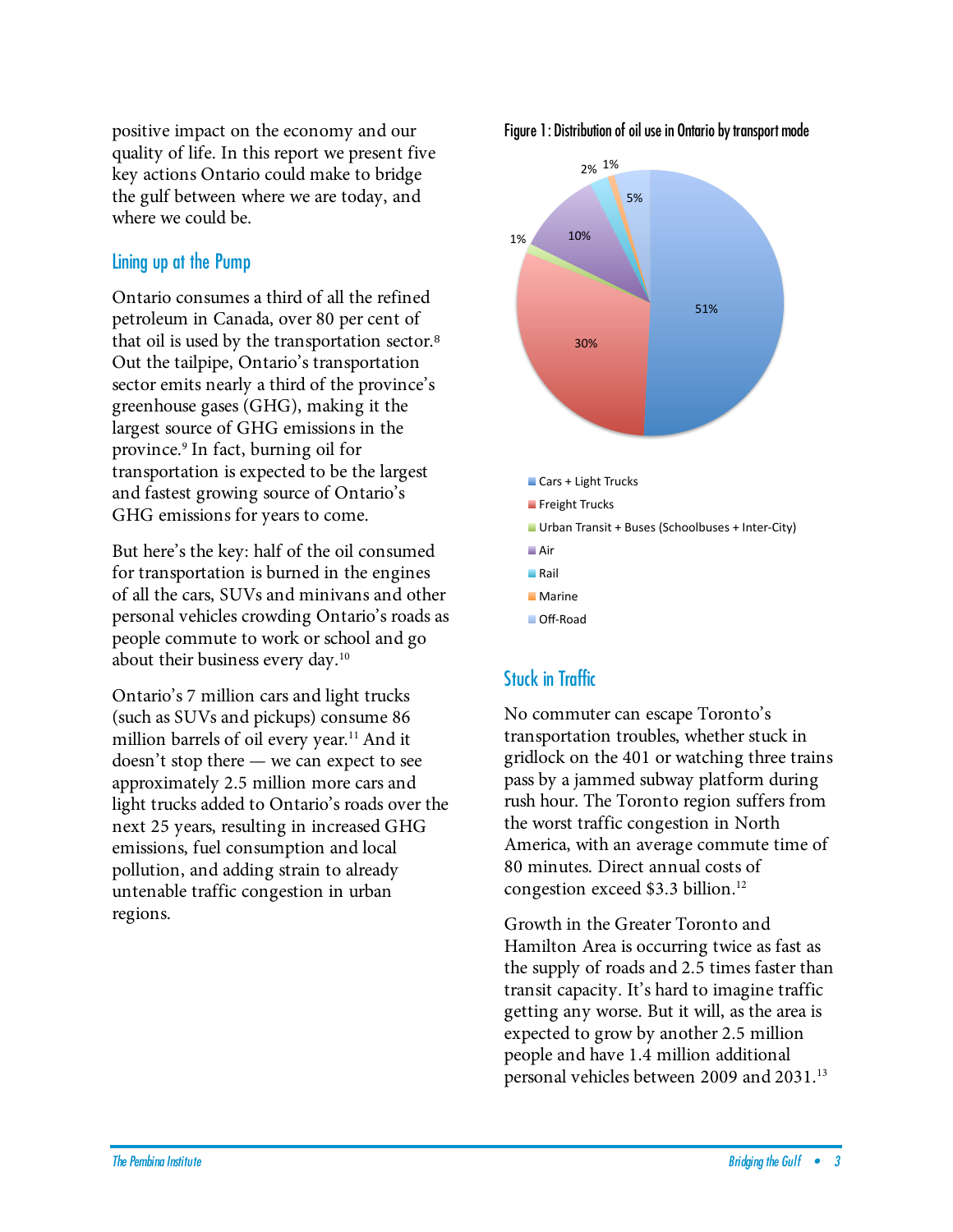It's even worse in the Greater Golden Horseshoe region, which can expect to see another 3.2 million people and an additional 1.8 million vehicles. 14



Figure 2: Where Ontario's crude comes from\*

\*yearly numbers based on a five year average from 2005–2009

## Five actions to reduce Ontario oil demand

Ontario is in an excellent position to reverse its oil demand. The province already has land use planning and transit initiatives in place, which, if funded and strengthened, can make a significant impact. Ontario also has adopted fairly ambitious GHG reduction targets and tasked a climate secretariat with trying to meet them — and both initiatives support a transition to cleaner transportation. The reduction of gasolinefueled transportation is further supported by Ontario's shift towards a green electricity grid that can power electric vehicles.

This report examines five key actions that Ontario can implement now to start reversing the trend of growing fuel consumption, traffic congestion and worsening air pollution, particularly in the Greater Golden Horseshoe region and Greater Toronto and Hamilton Area.

Those five actions are:

- Fully fund and implement Metrolinx's the Big Move transportation plan.
- Improve and implement the Growth Plan for the Greater Golden Horseshoe.
- Adopt a package of "Commuter Choice" policies to reduce traffic congestion in the Greater Toronto and Hamilton Area.
- Achieve 5% electric vehicles by 2020.
- Encourage the purchase and manufacture of more fuel-efficient vehicles.

Together, these five actions would cut oil demand from Ontario's personal vehicles by nearly one quarter in 20 years — and that's just through existing policies and programs that simply need to be expanded, strengthened, funded or complimented by other policies. Pembina is conducting a more detailed study to identify a broader and more comprehensive suite of personal transportation policies that can be implemented in Ontario to further reduce oil demand. The five actions outlined in this report represent feasible and existing personal transportation policies that the Ontario government can act on now to begin reducing the province's consumption of oil today.

These five actions would cut oil demand from Ontario's personal vehicles by nearly 25% in 20 years — just through policies and programs that are either in the works or being considered.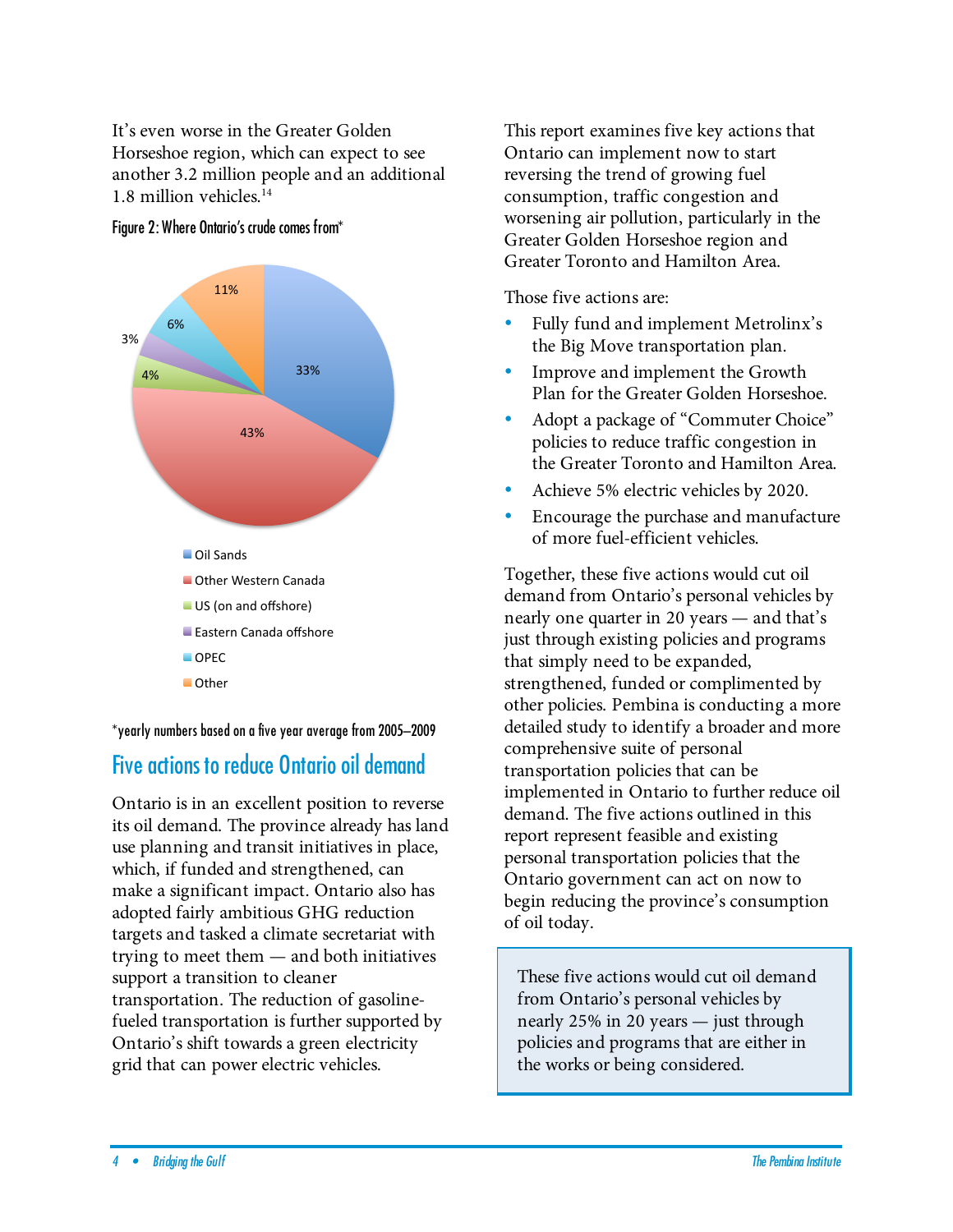Note that this study focuses on personal transportation. Pembina recognizes that a similar study related to freight vehicles is

## Gasoline by geography

#### **Ontario**

13 million people 7,300,000 cars 192,000,000 barrels of oil/ year

#### **Greater Golden Horseshoe**

8.8 million people (67% of Ontario's population) 4,900,000 cars 130,000,000 barrels of oil/year

#### **Greater Toronto and Hamilton Area**

6.6 million people 3,700,000 cars 97,000,000 barrels of oil/ year needed, but it is not possible to include within the scope and capacity of this report.



Maps: The Greater Golden Horseshoe region (upper) and the Greater Toronto and Hamilton Area(lower) 15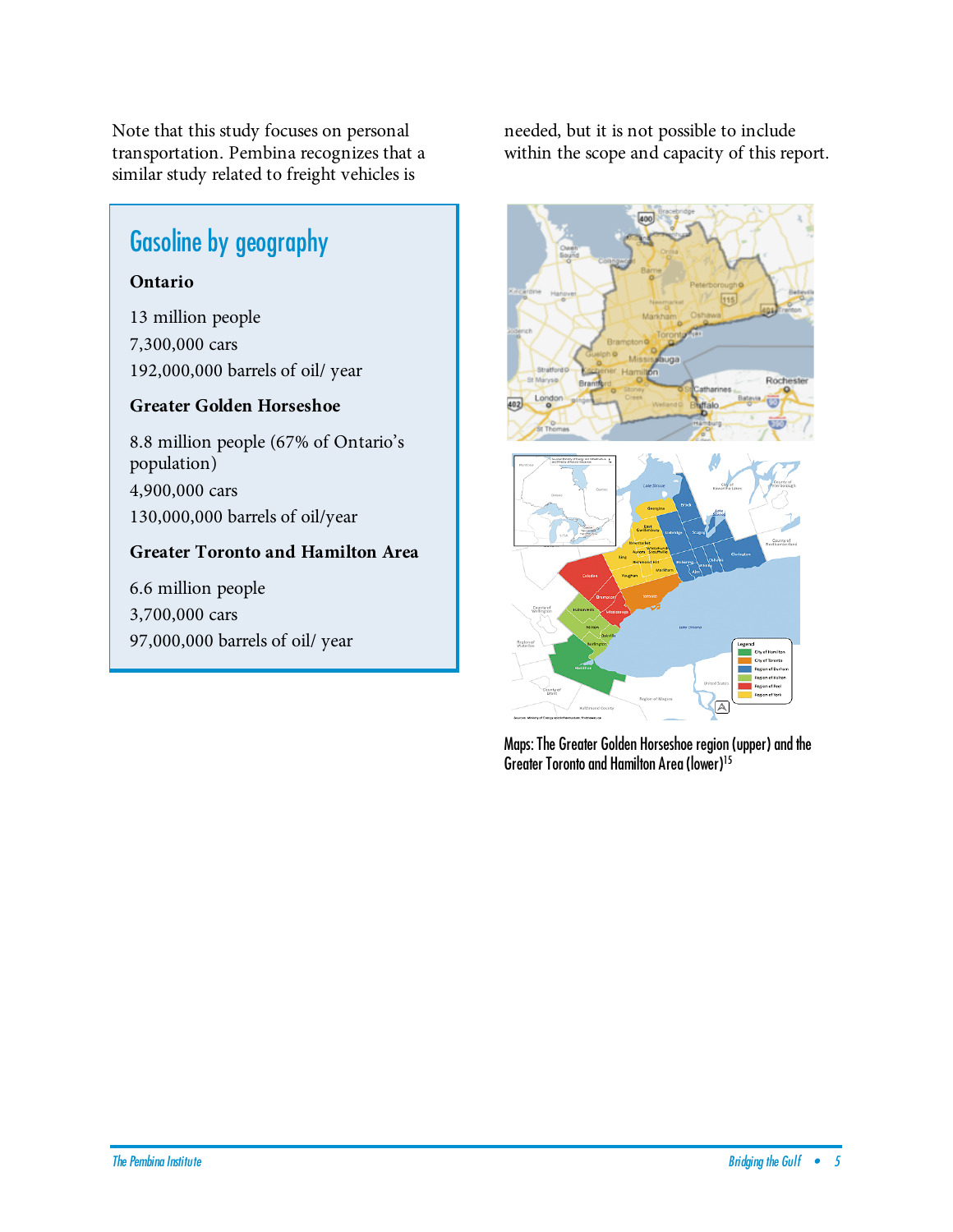Table 1: Five actions and resulting reductions to oil demand

| <b>Clean Transportation Actions</b>                                                                          | Oil savings<br>2020<br>(million barrels/year)<br>(% savings from<br>personal transportation) | \$ Imports Saved<br>2020<br>(millions/year) | <b>Oil Savings</b><br>2031<br>(million barrels/year)<br>(% savings from<br>personal transportation) | <b>\$ Imports Saved</b><br>2031<br>(millions/year) |
|--------------------------------------------------------------------------------------------------------------|----------------------------------------------------------------------------------------------|---------------------------------------------|-----------------------------------------------------------------------------------------------------|----------------------------------------------------|
| 1 - TRANSIT:<br>Metrolinx's The Big Move fully funded and<br>implemented                                     | 3,900,000<br>5.1%                                                                            | \$307                                       | 5,100,000<br>7.8%                                                                                   | \$448                                              |
| 2 - URBAN PLANNING:<br>Improved Growth Plan for the Greater Golden<br>Horsehoe Region                        | 800,000<br>1.1%                                                                              | \$63                                        | 1,200,000<br>1.7%                                                                                   | \$91                                               |
| <b>3 - COMMUTER CHOICE POLICIES:</b><br>A package of commuter choice incentives and<br>road-pricing policies | 4,100,000<br>5.3%                                                                            | \$321                                       | 3,900,000<br>5.5%                                                                                   | \$309                                              |
| <b>4 - ELECTRIC VEHICLES:</b><br>Achieving Ontario's ambition for 5% electric<br>vehicles by 2020            | 3,800,000<br>5.0%                                                                            | \$301                                       | 3,600,000<br>5.0%                                                                                   | \$282                                              |
| 5 - MORE FUEL-EFFICIENT VEHICLES:<br>Combining new federal standards with market-<br>based incentives        |                                                                                              |                                             |                                                                                                     |                                                    |
| 5a. Proposed federal vehicle GHG emissions<br>regulations (Extended and improved<br>beyond 2016)             | 300,000<br>0.4%                                                                              | \$25                                        | 4,500,000<br>6.2%                                                                                   | \$349                                              |
| 5b. Incentives to encourage more fuel-<br>efficient vehicles (i.e. feebates)                                 | 900,000<br>1.2%                                                                              | \$74                                        | 1,100,000<br>1.6%                                                                                   | \$85                                               |
| TOTAL COMBINED SAVINGS*                                                                                      | 12,600,000<br>16.4%                                                                          | \$990                                       | 17,400,000<br>24.3%                                                                                 | \$1,369                                            |

\*Total combined is not equal to the sum of policies since there are interactions between policies.The combined impact of these five provincial policies is calculated for all of Ontario (along with proposed federal vehicle regulations) although a number of the policies are applicable only to specific geographic areas. These include the Greater Golden Horseshoe region, which is the planning area for Ontario's main urban planning policy, the Places to Grow Growth Plan for the Greater Golden Horseshoe, and the Greater Toronto and Hamilton Area, which is the planning area for the Metrolinx transportation authority, which has developed a strategic transportation plan for the area, The Big Move.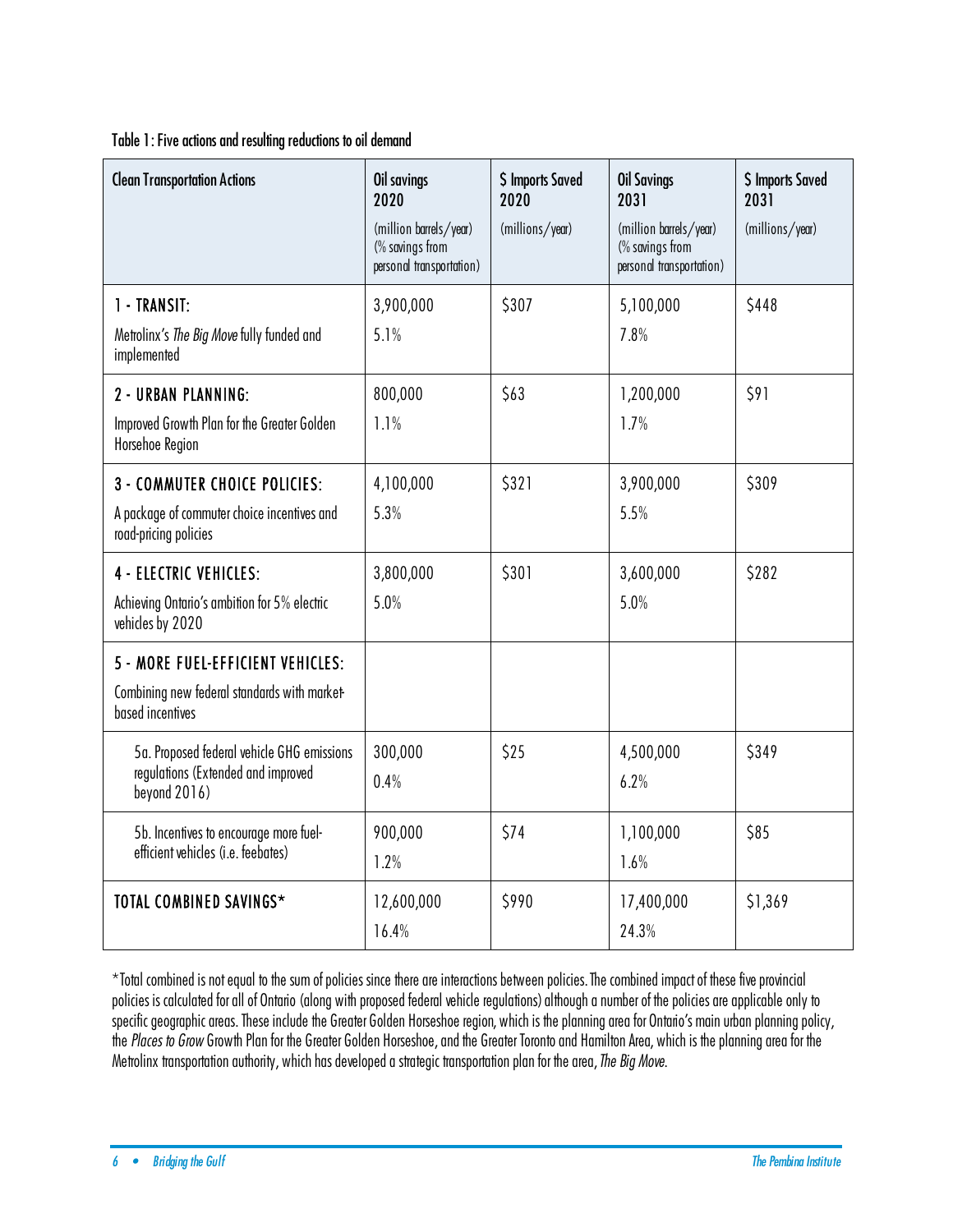## Taking action: Ontario's five-point turn

Two main types of policies can enable cleaner personal transportation. One is to make vehicles and the fuel they use cleaner. The other is to reduce the amount of driving ("vehicle kilometres traveled" or VKT) that takes place on our roads through land-use planning and urban design, better transit options and commuter choice policies that encourage less vehicle use.

To reduce the amount of driving (VKT), the actions that need to happen right now in Ontario begin with government initiatives that are already in place: Metrolinx's The Big Move transit plan requires full funding, the Places to Grow Growth Plan needs to be strengthened, and the Toronto City Summit Alliance's process should be used to fund transit and reduce congestion.

Another policy already in motion that promotes cleaner vehicles is the province's efforts towards achieving five per cent electric vehicles by 2020. The province is introducing rebates and "green licencing" benefits, which at one time existed for more fuel-efficient vehicles and could be re-applied to include both electric vehicles and very fuel-efficient vehicles.

These five actions take top priority because they are already in some form of development or implementation and either need to be funded, accelerated or strengthened in order to help Ontario make a complete turn toward reduced oil demand from transportation.

#### Action 1: Fully fund and implement Metrolinx's The Big Move transportation plan

**Scope:** Greater Toronto and Hamilton Area Planning Horizon — 2031

Metrolinx is the public authority that manages transportation planning (including transit) within the Greater Toronto and Hamilton Area, where most of Ontario's problem traffic is concentrated. The Big Move is Metrolinx's regional transit plan, which accounts for all modes of transportation and outlines over 100 priority actions and policies that support the vision of an integrated transportation system in the future. Its goal is to ease congestion and commute times, and reduce transportationrelated emissions of smog precursors and  $GHGs<sup>16</sup>$ 

Modelling shows that The Big Move, if fully funded and implemented, will effectively decrease VKT and increase transit use.<sup>17</sup> Combined with Places to Grow, it is estimated to reduce the total distance travelled in 2031 by personal vehicles in the Toronto-Hamilton region by 19 per cent.

## Action Needed — #1

Provide
long‐term
and
dedicated provincial
funding
for implementation
of *The
Big
Move*, sticking to the timeline for investment
and
construction.

Long-term and full, dedicated funding is needed to implement the transit plan. Currently, the main barrier to fully implementing The Big Move is a lack of adequate funding by the provincial and federal governments. Metrolinx and the Toronto City Summit Alliance is conducting a process to determine best mechanisms to achieve this funding.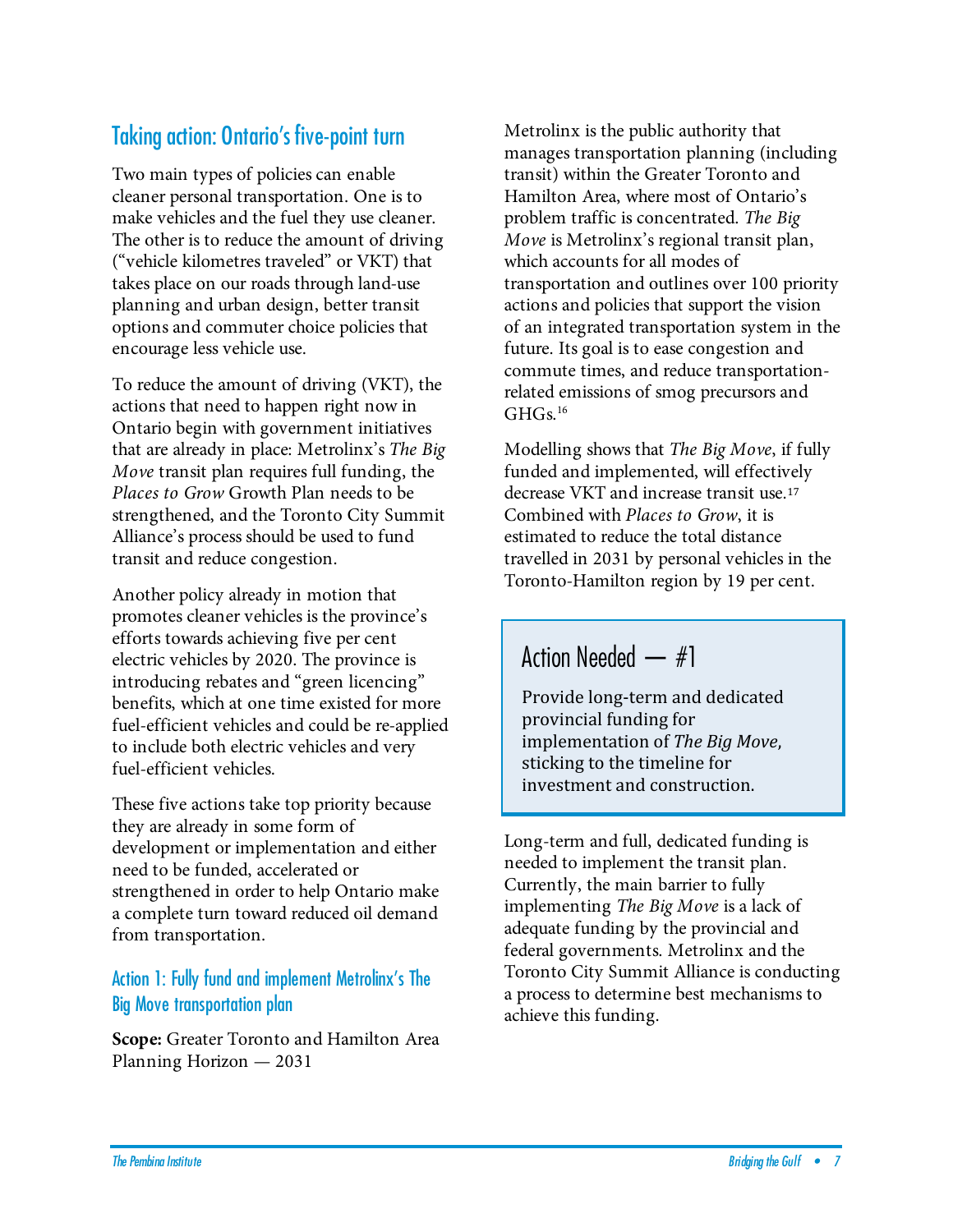#### Action 2: Improve and Implement the Growth Plan for the Greater Golden Horseshoe

**Scope:** Greater Golden Horseshoe region; Planning Horizon — 2031

Urban planning and design is addressed through the province's Places to Grow Growth Plan for the Greater Golden Horseshoe. The Growth Plan is an overarching framework that prescribes where and how growth will occur in the region until 2031. Each municipality must comply with these rules starting in 2015, and their compliance must be reflected in municipal plans. The Growth Plan is a laudable initiative that links with The Big Move transit plan and provides a vision for more mixed use, compact communities.

Despite the breadth of the policy, it contains very few numerical targets that can be set, enforced and measured. According to the results of modelling presented in the following table, the Growth Plan, with its current policies and targets, will not be very effective at reducing the number of cars on the road or fuel demand for the region. The Big Move and the Growth Plan are intended to work together; however, with both initiatives fully implemented, over 95 per cent of the VKT reductions are attributed to The Big Move. Therefore, strengthening the targets in the Growth Plan can more effectively locate new populations close to the transit that will be created under The Big Move.

Under the Growth Plan, these outer areas will experience the greatest population growth, so targets need to be improved to reverse this trend. The current targets were set to modestly improve the "laggard" communities, rather than bring them up to the same level as the leaders or to improve the region as a whole. For example, the current intensification of the Growth Plan region sits at 56 per cent, $18$  but the Growth Plan's intensification target is 40 per cent, a lower rate than the current average. This target for Ontario and Canada's most populated region is lower than those of similarly populated jurisdictions.<sup>19</sup>

The Growth Plan also sets a density target for the undeveloped "greenfield" areas at 50 people/jobs per hectare, which is only dense enough to support 30-minute wait times (headways) between buses, which is too infrequent to appeal to commuters. 20 Research shows that 60 people/jobs per hectare is the minimum threshold to require reconfiguration of road patterns to accommodate transit, while 80 people/jobs per hectare is the minimum threshold to accommodate 15-minute wait times for transit, the threshold for transit use. Our study proposes a new target of 70 people/jobs per hectare, the level of density increase that can be achieved without changing the characteristics and structure of suburban neighbourhoods preferred by many residents. 21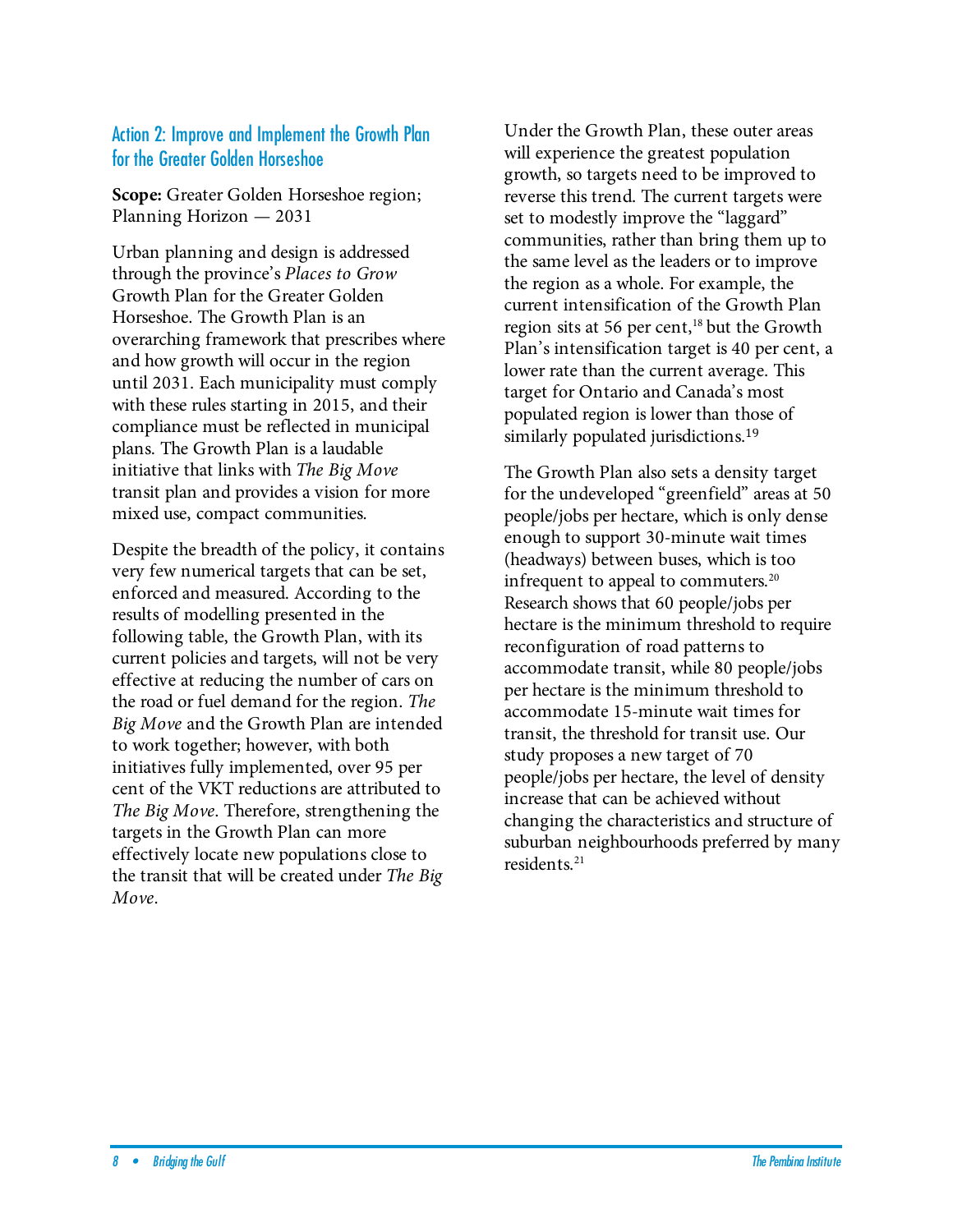| The impact of the Growth Plan and<br>The Big Move by 2031 | <b>Current targets</b><br>in the Growth Plan | <b>Improved targets</b><br>in the Growth Plan |
|-----------------------------------------------------------|----------------------------------------------|-----------------------------------------------|
| Both policies combined - VKT reductions                   | 15.9%                                        | 18.2%                                         |
| Estimated VKT reductions attributed to The Big<br>Move    | 15.2%                                        | 15.2%                                         |
| Estimated VKT reductions attributed to the<br>Growth Plan | 0.7%                                         | 3.0%                                          |

Table 2: Current and potential impact of Growth Plan on driving distance in the Greater Golden Horseshoe

The above table presents the impact the Growth Plan has on reducing driving distance in the Greater Golden Horseshoe with its current targets, as well as the potential impact of strengthened targets. The table also shows the combined impact of the Growth Plan and The Big Move, taking into consideration both current and improved targets.

Currently, the Growth Plan encourages the establishment of intensification areas (areas of high population and employment along transportation corridors and nodes), but has set no targets. The improvements to the Growth Plan should include a target for intensification areas that results in increased access to rapid transit.

A Toronto study found that proximity to rapid transit stations, along with access to frequent transit service, had a positive effect on transit ridership. Meanwhile, as distance to the nearest rapid transit station increased, so too did automobile use.<sup>22</sup> Similar research exists elsewhere including a study in

Washington, D.C., that found transit ridership declined by 0.65 per cent for every 100 feet of distance from a transit stop.<sup>23</sup>

The final improvement to the Growth Plan is to slightly expand and increase the "Urban Growth Centres." By increasing urban growth centres, these areas can further encourage transit use and active transportation.

## Action Needed — #2

Improve and enforce strengthened Growth Plan targets

Table 3 (below) presents proposed improvements to Growth Plan targets and a summary rationale. Note that these improvements are conservative and represent what is achievable and palatable for example, people can still choose to live in detached suburban houses. Thus, there remains room for further improvements.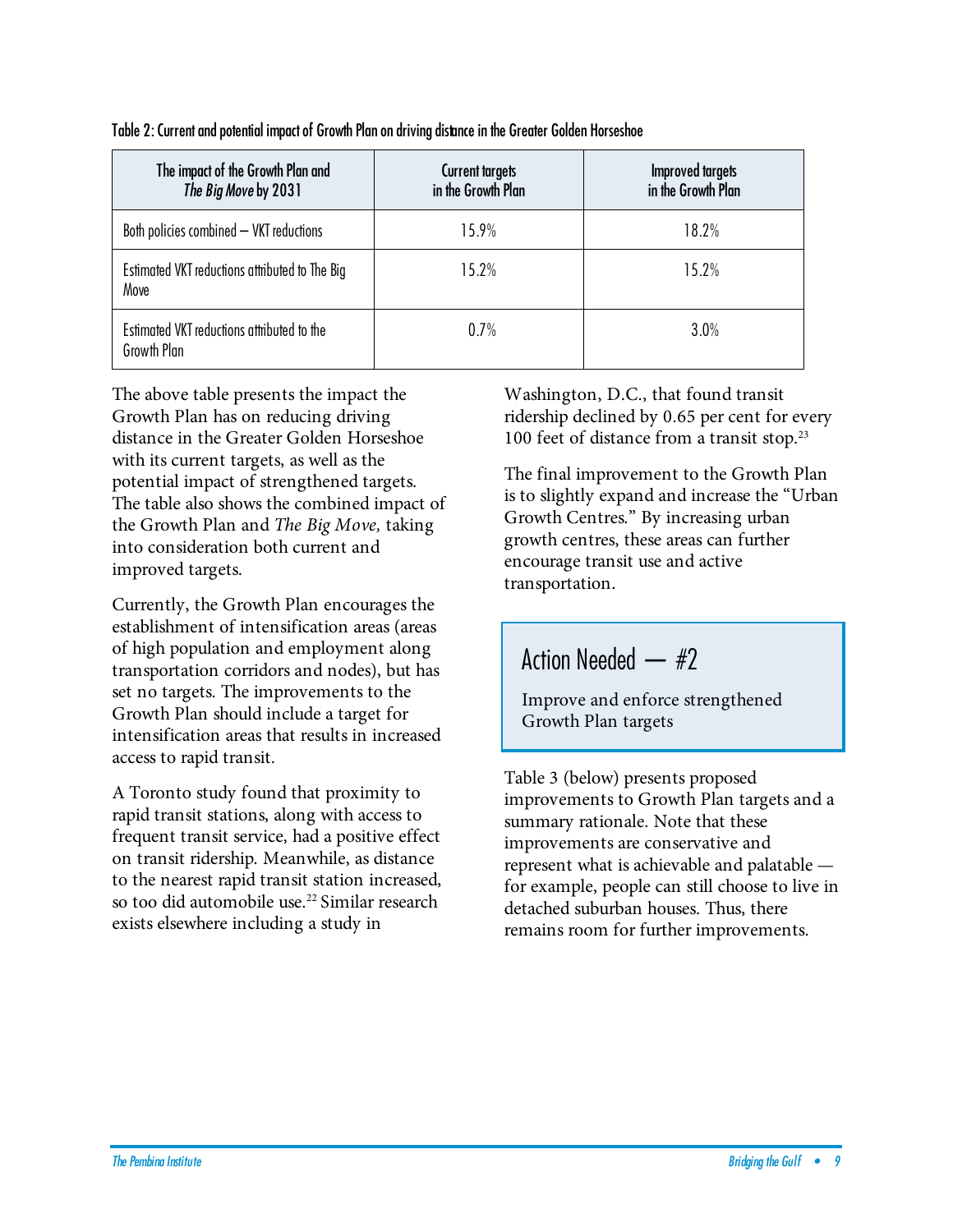| Table 3: Proposed improvements to Growth Plan targets |  |
|-------------------------------------------------------|--|
|-------------------------------------------------------|--|

| <b>Intensification</b>       | The percentage of future growth allocated to built-up areas" — the rest occurs in the undeveloped greenfield<br>areas                                   |
|------------------------------|---------------------------------------------------------------------------------------------------------------------------------------------------------|
| <b>Current Target</b>        | 40% of new growth in the built-up areas; 60% in greenfield areas                                                                                        |
| <b>Improved Target</b>       | 60% of new growth in the built-up areas; 40% in greenfield areas                                                                                        |
| Rationale                    | Research links higher intensification to lower VKT                                                                                                      |
|                              | Higher intensification rates are occurring in other jurisdictions<br>Many Greater Golden Horseshoe communities have higher intensification targets      |
|                              |                                                                                                                                                         |
| <b>Greenfield Density</b>    | Number of jobs and people per hectare                                                                                                                   |
| <b>Current Target</b>        | 50 jobs/people per hectare                                                                                                                              |
| <b>Improved Target</b>       | 70 jobs/people per hectare                                                                                                                              |
| Rationale                    | 78-80 jobs/people per hectare can support 15-minute wait times for transit <sup>24</sup>                                                                |
|                              | 70 jobs/people per hectare can be achieved without changing the characteristics and structure of suburban<br>neighbourhoods                             |
|                              | Compactness is the most important factor for reducing automobile dependence <sup>25</sup>                                                               |
| <b>Intensification Areas</b> | Concentration of population along major transit corridors and transit nodes, increasing access to rapid transit                                         |
| <b>Current Target</b>        | No target exists                                                                                                                                        |
| <b>Improved Target</b>       | All additional population in built-up areas resulting from increased intensification to be located along transit<br>corridors and nodes.                |
| Rationale                    | Access to rapid transit linked to transit use                                                                                                           |
|                              | VKT decreases as population is located closer to the city core, but the same is true for employment centres<br>(intensification areas at transit nodes) |
| <b>Urban Growth Centres</b>  | Focal areas for development in the Greater Golden Horseshoe — will be transit nodes and serve as high-<br>density employment and residential centres.   |
| <b>Current Target</b>        | Depending on location, between 150 and 400 jobs/people per hectare                                                                                      |
| <b>Improved Target</b>       | Increase the density of each individual growth centre by 20%                                                                                            |
| Rationale                    | Urban growth centres are the densest areas in the GGH. Trips in these areas are more easily made by walking,<br>biking or riding transit.               |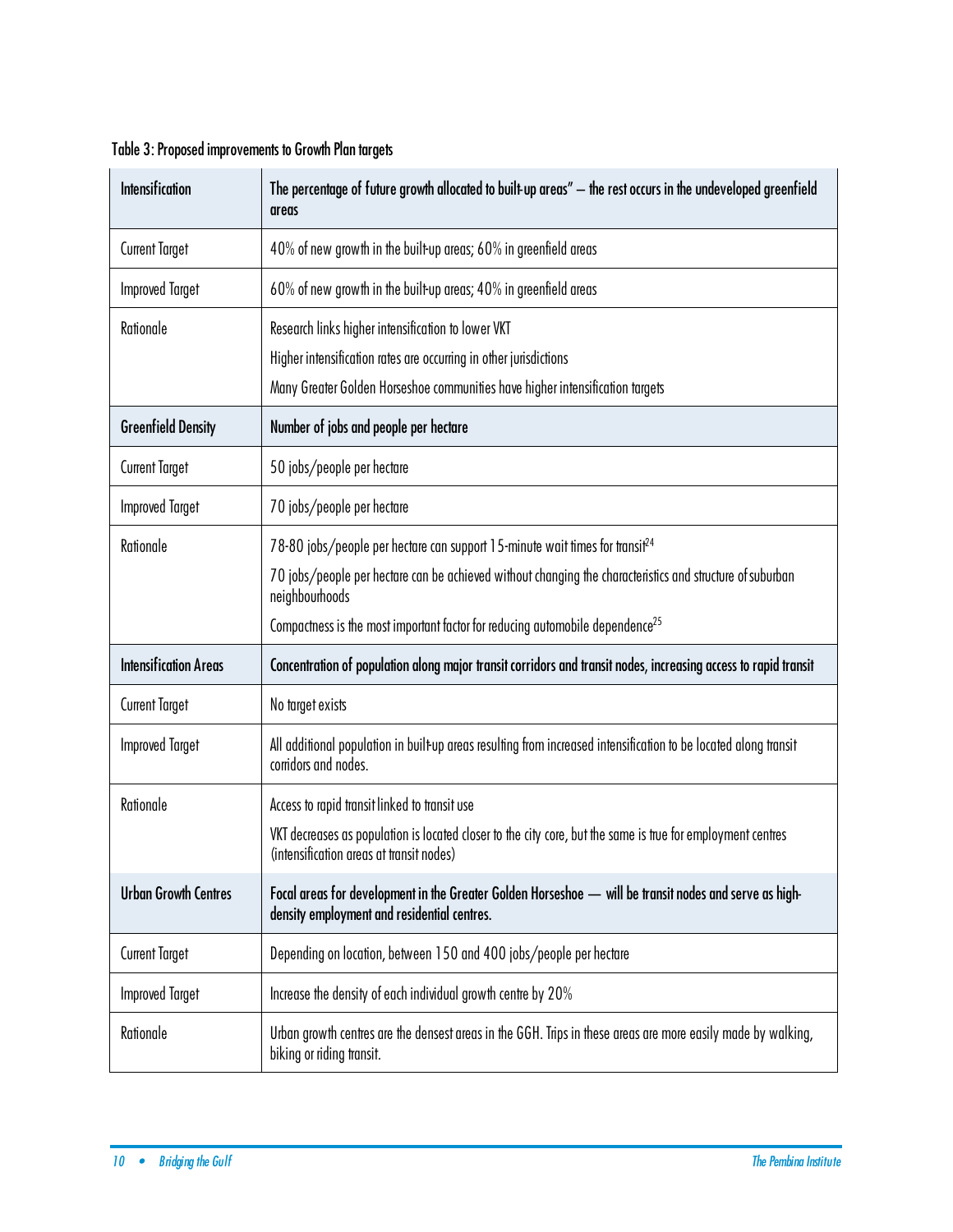Some communities are not complying with the Growth Plan's current targets and are expanding development beyond current settlement boundaries, which will result in even greater dependence on automobile travel. Therefore, targets not only require improvement, but the province requires greater authority to enforce them. With the Provincial Policy Statement currently under review, there is an opportunity to revise the rules of the game and place more authority with the Growth Secretariat to properly enforce the Growth Plan and require municipalities to conform.

### Action 3: Adopt a package of "commuter choice" policies to reduce traffic congestion in the Greater Toronto and Hamilton Area

**Scope:** Greater Toronto and Hamilton Area

The Toronto City Summit Alliance and Metrolinx are exploring a range of "roadpricing" and "fuel-pricing" policies to fund Metrolinx and reduce traffic congestion in the Greater Toronto and Hamilton Area. An effective pricing policy both discourages auto use, reducing VKT, and directs revenue to transit and other clean transportation infrastructure and operations. Pricing policies under consideration include a regional gas tax, tolls, commercial parking levies and congestion charges.

These policies can be balanced with incentives to encourage switching to practical, affordable alternatives. These incentive-based options include employerbased programs for carpooling, transit and active transportation, pay-as-you drive insurance, live-where-you-work mortgage benefits, and incentives to take transit, cycle or walk.

## Commuter choice policies in action:

**Parking caps** in downtown Portland helped increase transit use in the city from about 20% in the 1970s to nearly 50% by the mid-1990s.<sup>26</sup>

A study concluded that a **congestion charge** in Californian cities would decrease GHG emissions by roughly 4- 8%.27

A 2010 Harvard study shows that **taxing gasoline** results in the highest reductions in oil demand relative to other transportation policies. 28

Research found **pay-as-you-drive insurance** to be one of the most effective methods of decreasing VKT and promoting mode shift.29

A single **"parking cash-out"** law in California that offers a cash allowance in lieu of subsidized parking spaces has reduced car trips by 11%.<sup>30</sup>

The average motorist makes 2,000 trips each year that are less than 3 km. **Bicycle programs** have been demonstrated to reduce the VKT associated with trips less than 15 minutes by up to 5%. 31

These commuter choice options are relatively quick to deploy and can generate reductions in VKT to create immediate benefits. These options can also help ease the transition to policy outcomes that require longer lead times, such as building new transit infrastructure, more compact urban form, or the effective shift to a more fuel-efficient vehicle fleet.

Table 4 lists a number of potential commuter choice options and the estimated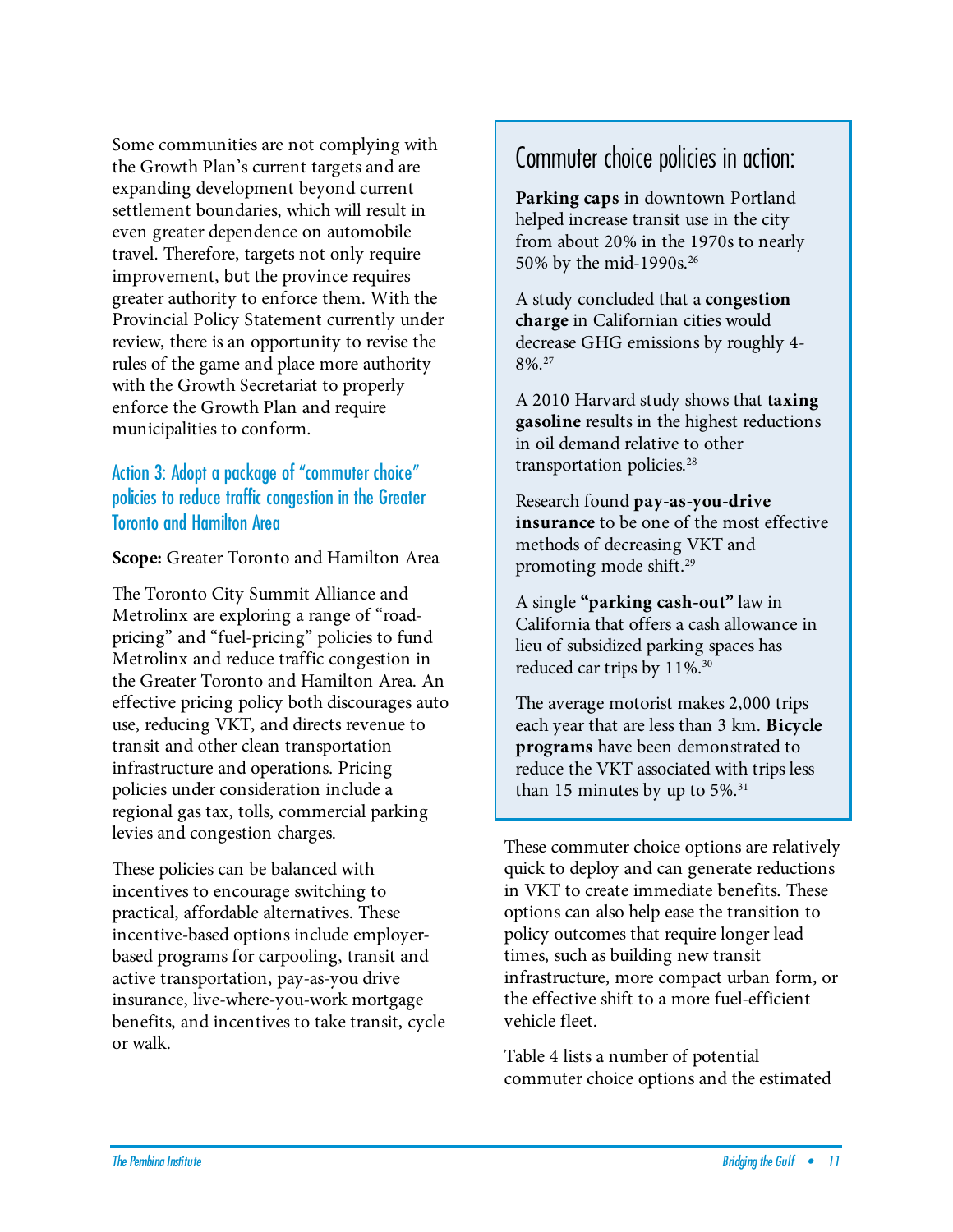impact on reducing auto trips on VKT. Based on these examples, it is estimated that adopting and implementing comprehensive package of select road-pricing, fuel-pricing and incentive-based policies could collectively reduce VKT in the Greater Toronto and Hamilton Area by a minimum of 15 per cent.

## Action Needed — #3

Adopt and implement a package of commuter choice policies to reduce VKT and help transition to a cleaner transportation system.

| Table 4: Potential impacts of various commuter choice policies |  |  |  |
|----------------------------------------------------------------|--|--|--|
|                                                                |  |  |  |

| <b>Commuter Choice Incentives</b>                                                                                                                                                                                                                                                                                                                              | <b>Potential Impact</b>                                                                                                         |
|----------------------------------------------------------------------------------------------------------------------------------------------------------------------------------------------------------------------------------------------------------------------------------------------------------------------------------------------------------------|---------------------------------------------------------------------------------------------------------------------------------|
| Pay-as-you-drive (PAYD) insurance: PAYD insurance assigns a clear price to VKT, charging per<br>kilometre. the province can implement legislation and benefits to reward participating<br>companies, such as tax credits that can be phased out once a specific number of vehicles<br>covered by PAYD insurance is reached.                                    | A 10% reduction in VKT associated with a<br>charge of \$0.06 per KM.32                                                          |
| Employer-based incentives: Combination of incentive and disincentive programs, including<br>parking supply restrictions, refunding non-drivers for the savings of not having to provide<br>parking, carpooling services, end-of-trip-facilities (bike racks and showers), and providing<br>incentives for using other forms of transport, like transit passes. | Reduce work-related VKT 5-25% <sup>33</sup>                                                                                     |
| Live-where-you-work mortgages: Location-efficient mortgages that provide discounted<br>mortgages to people who chose to buy a home in compact and mixed-use communities<br>serviced by public transportation.                                                                                                                                                  | Reduce household VKT 15-50%34                                                                                                   |
| Active Transportation: With incentives, bicycle programs, and safer cycling and walking<br>infrastructure, these trips would be substantially reduced.                                                                                                                                                                                                         | Up to $5\%^{35}$                                                                                                                |
| Metrolinx Policies: Work at home, active transportation, and transit incentives (i.e. integrated<br>fare system and employer provided transit passes).                                                                                                                                                                                                         | Reduce VKT by 1-3% <sup>36</sup>                                                                                                |
| High-occupancy vehicle (HOV) lanes: Including other car pool related policies (such as<br>preferential parking). Metrolinx estimates that occupancy can increase from 1.15 to 1.32.                                                                                                                                                                            | Reduce VKT by up to 8-15% 37                                                                                                    |
| <b>Pricing Policies</b>                                                                                                                                                                                                                                                                                                                                        |                                                                                                                                 |
| Regional gas tax                                                                                                                                                                                                                                                                                                                                               | A 10% increase in fuel price can result in a<br>3-6% decrease in VKT.38                                                         |
| Site-specific tolls: Tolls on 400-series highways and municipal controlled-access highways in<br>the Greater Toronto and Hamilton Area.                                                                                                                                                                                                                        | Reduce VKT 1-3% <sup>39</sup>                                                                                                   |
| High Occupancy Tolls: Tolls or charges on only some lanes of a multiple-lane highway,<br>leaving other lanes toll-free. Can encourage car pooling and provide toll-free alternatives for<br>users of the partly tolled highway.                                                                                                                                | Can increase impact of HOV lanes. Toll lanes<br>would reduce congestion and provide an early<br>source of funding for Metrolinx |
| <b>Commercial Parking Fees</b>                                                                                                                                                                                                                                                                                                                                 | Reduce VKT up to 7%. In general, a 1% increase<br>in parking prices leads to a 0.07% decrease in<br>vehicles.40                 |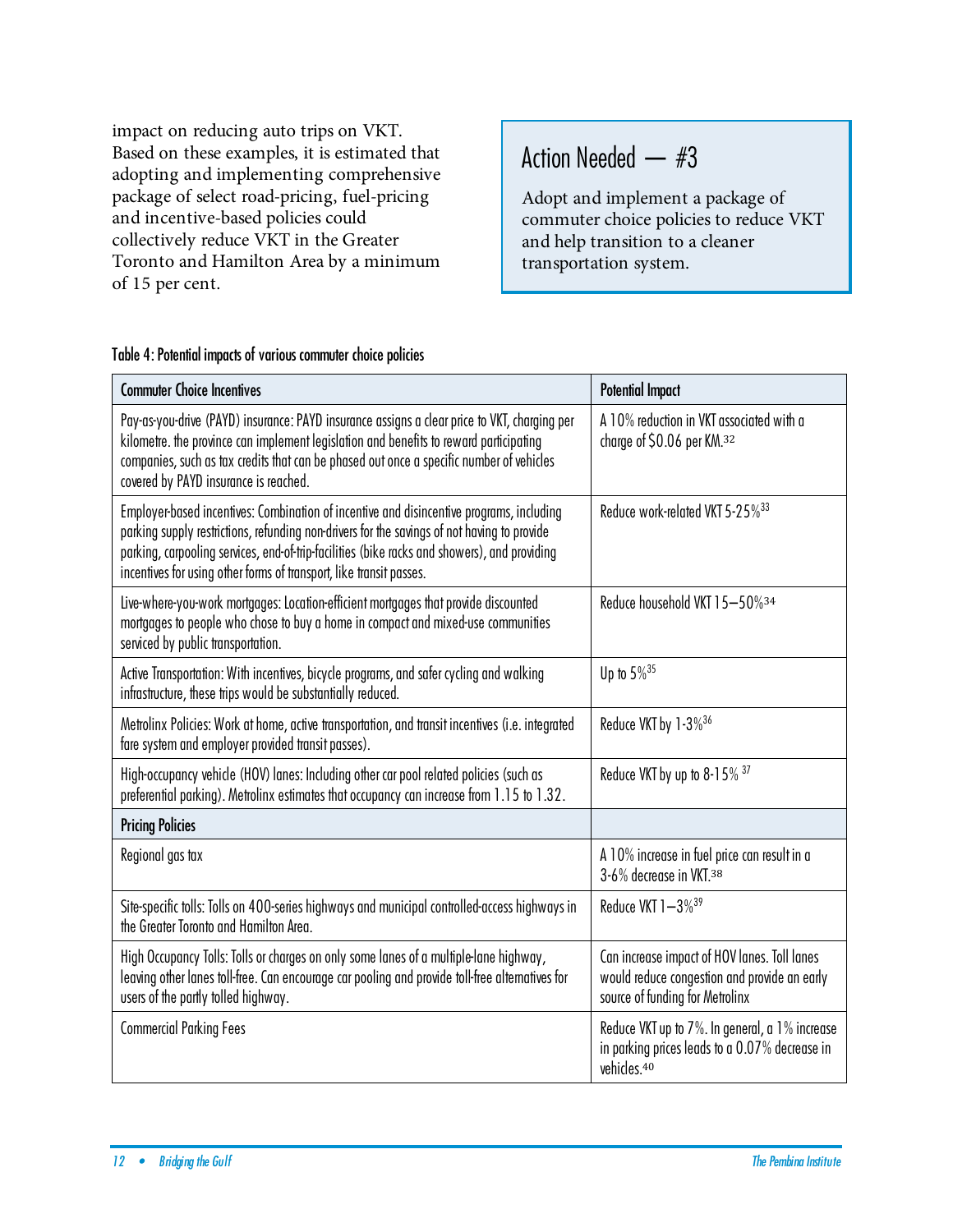Some pricing policies can be applied first to a test area/highway and then expanded more broadly. Revenue generated (assuming the options are applied within the Greater Toronto and Hamilton Area) could be used to fund the implementation of Metrolinx, as well as transit operations and maintenance. Site-specific policies such as tolls should begin on a highway where there is currently a viable alternative (ie: Hwy 404/ Yonge/ Sheppard Subways, Hwy 401 where GO Trains exit), and incentive options could be introduced and transit service improved along pilot routes. In other cases where there are no transit alternatives, funding for highway expansion should be halted and redirected to build a transit line. Once transit capacity is increased, a toll is justified and can bring in funds for transit operations.

Broader funding strategies that do not necessarily reduce VKT also need to be considered but are not included in this VKTspecific policy, such as vehicle registration fees, earmarking of HST gas revenues, and a provincial-federal funding strategy. Please refer to the detailed study on transit funding by the Toronto City Summit Alliance.<sup>41</sup>

#### Action 4: Achieve five per cent electric vehicles by 2020

#### **Scope:** Province-wide

In 2009, the Government of Ontario announced a plan for one in 20 vehicles to be electrically powered by 2020. Ontario has launched a number of initiatives to encourage consumers to adopt electric vehicle technologies as they become available, including the purchase incentives launched in 2009. It is also developing a green licensing program for electric vehicles, which includes incentives such as access to parking spots and carpooling or HOV lanes. The Government of Ontario is also working

to develop infrastructure through means including the partnership launched in January 2009 to bring the Canadian office of Better Place (a company specializing in electric vehicle systems planning) to Toronto, and by working with a coalition of partners to develop a charging system.

Modelling shows that if one in 20 vehicles in Ontario are fully electric<sup>42</sup> by 2020, 3.8 million barrels of oil can be saved per year, along with more than \$300,000,000 in expenditures to import oil (based on current prices). That amount could be kept in the province, and the money saved could be invested in a local economy that supports the manufacture and use of electric vehicles. Electric vehicles are an emerging technology and supporting them would support innovation in Ontario's manufacturing sector to design, construct and supply electric vehicles and services. In addition, this study assumes the Green Energy Act prioritizes and expands green energy and can accommodate the necessary growth in renewable energy sources to support growth in electric vehicle use.

## Action Needed — #4

The Ontario government should adopt the 5% 2020 target as official policy, and require a comprehensive strategy to link the initiatives started in 2009 with other actions to fully achieve the target. (The 5% target is currently considered an ambition rather than an official policy.)

Some additional programs that could support this five per cent target include:

• Avoiding delays in allocating permits for charging stations and other infrastructure needed to support electric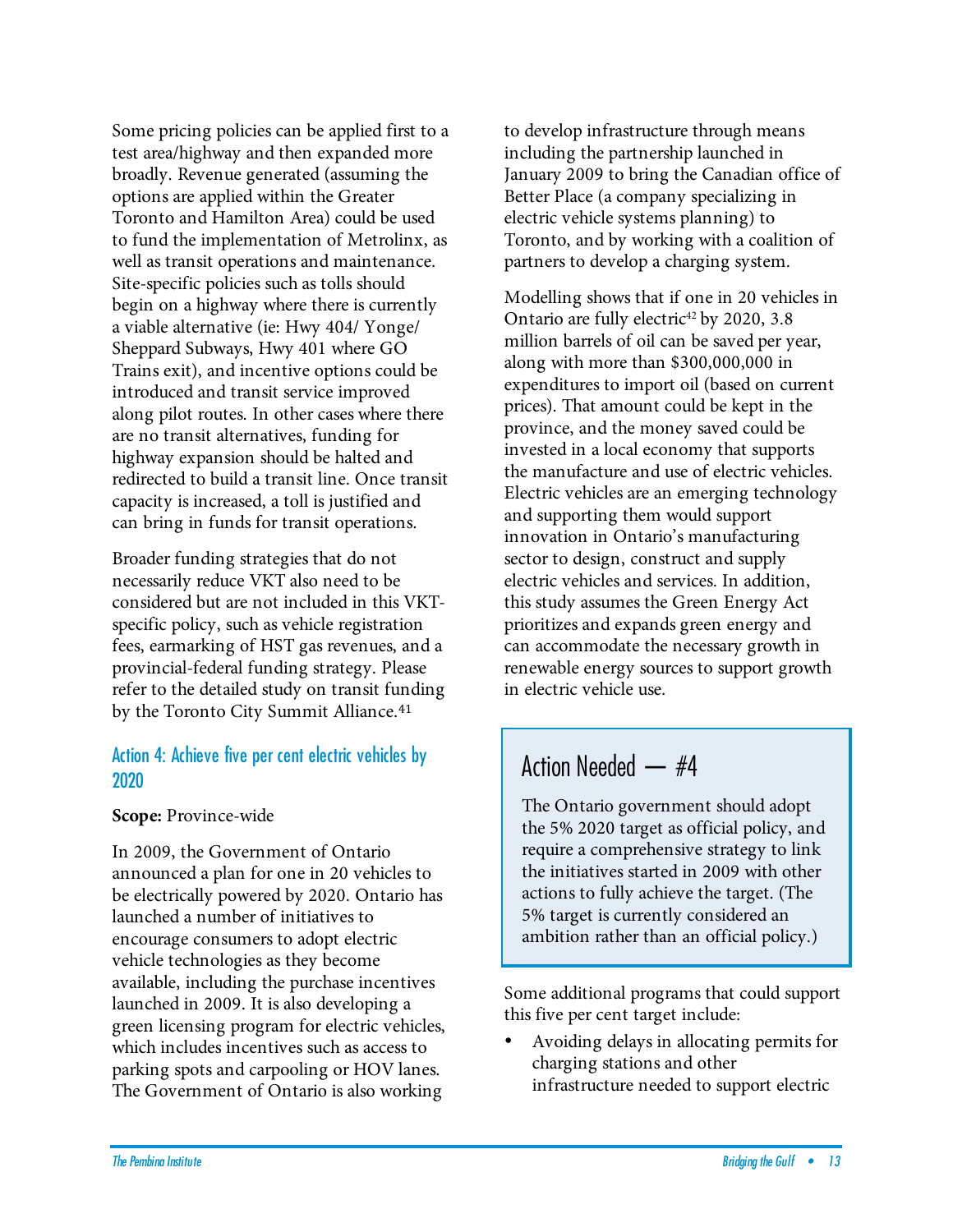vehicles, and ensuring building codes support the operation of plug-ins;

- Moving forward with green licensing incentive programs for electric vehicles;
- Strengthening the Green Energy Act to boost green energy supply to meet anticipated increase in demand from electric vehicles based on the above greener targets; and
- Ensuring legislation provides the necessary regulatory process to remove barriers (such as bylaws) to electric vehicle infrastructure.

## Action 5: Encourage the purchase and manufacture or more fuel-efficient vehicles

Switching to more fuel-efficient vehicles has the potential to significantly reduce fuel consumption per kilometre traveled, as well as reducing oil demand and GHG emissions. 43 Leading jurisdictions are combining regulations with incentive-based programs, such as "feebates", 44 to achieve measurable reductions in oil demand and GHG emissions. 45

Recent modelling by the Pembina Institute shows that the proposed Canadian federal standard for vehicle GHG emissions, which regulates vehicle fuel efficiency, is not likely to have a measurable impact before 2016. In this context, the Ontario government can put policies in place to encourage consumers to purchase more fuel-efficient vehicles, thereby improving results in the immediate term. Such policies would also work together with potentially stronger federal standards after 2016, providing incentives for consumers and manufacturers to exceed the standards in Ontario.

## Proposed federal regulations for vehicle GHG emissions — 2011 to 2016

The federal government recently introduced regulations to reduce GHG emissions by improving the efficiency of cars and light trucks. However, analysis by the Pembina Institute shows that the proposed regulations may not lead to changes in the fuel efficiency of new vehicles that are purchased between 2011 and 2016. Assuming manufacturers continue the historical trend of making new vehicles more fuel efficient with or without regulations, Pembina's analysis shows that the proposed targets may be no better than business as usual before 2015 at the earliest — and for light trucks, possibly not before 2016 (the end date of the regulations).

The draft Canadian regulations also provide "early action credits" that could allow manufacturers to delay improvements in vehicle efficiency. The relatively weak level of the standards, plus the early action credit loophole in the regulations, may allow automakers to avoid improving fuel economy through 2016.

### Possible expansion and improvement in federal regulations — 2017 and beyond

It is possible that, if Canada extends the regulations beyond 2016, vehicle fuel economy actually will improve compared to business as usual and oil demand will be reduced. The United States is reviewing the options for extending its federal vehicle fuel economy standards beyond 2016, and Canada has stated its intention to harmonize with the U.S. standards. 46 As presented in Table 1 at the beginning of this report, if Canada sets fuel economy standards each year from 2017 through 2031 and limits the use of early action credits (or any other loopholes), the standards could offer a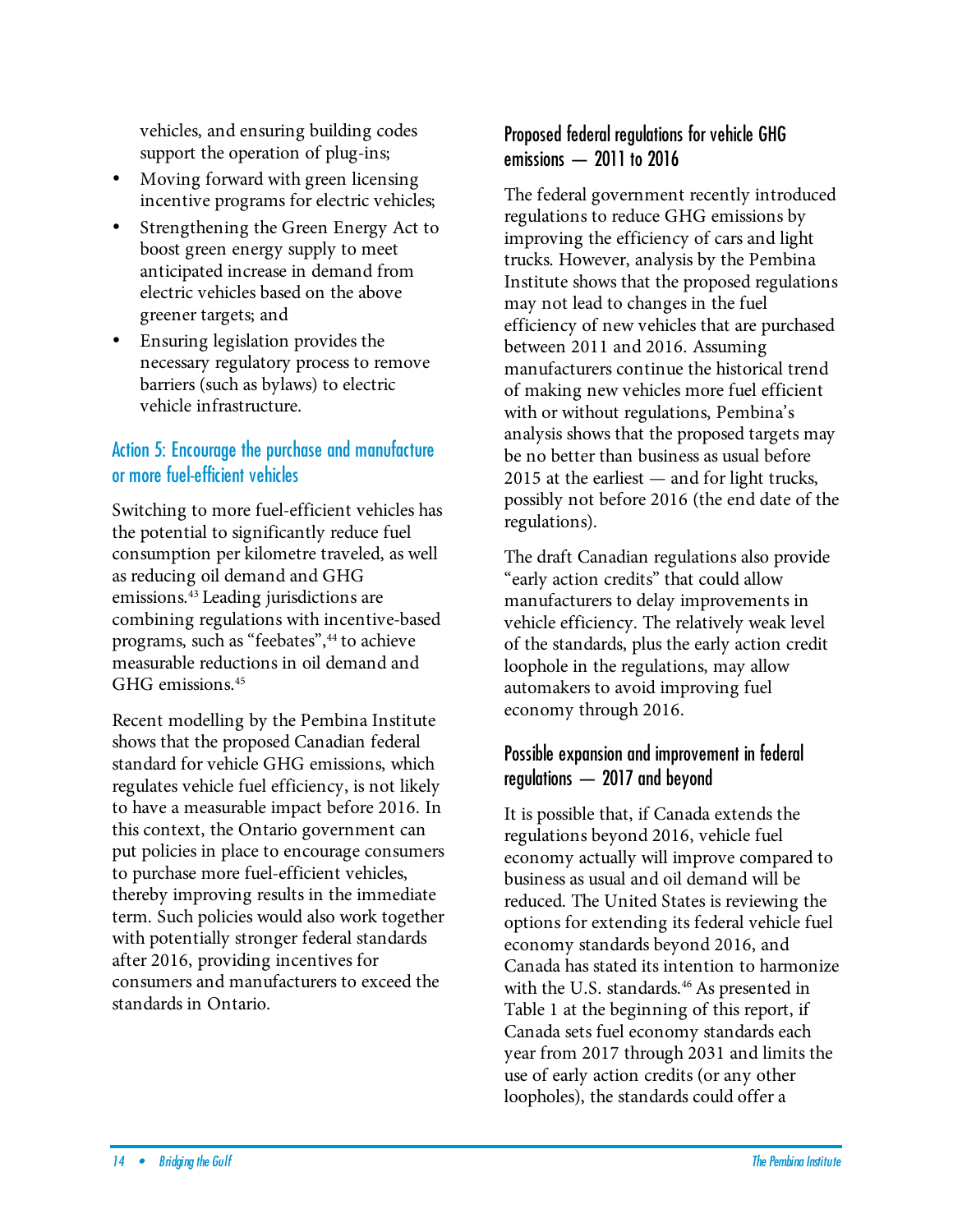significant opportunity for reducing oil demand in Ontario. These results reflect an "actual" fuel economy (net of credits) that improves by 2.5 per cent per year from 2017 to 2022, then from 3.5 per cent per year from 2023 to 2031. The expanded federal fuel standards are not listed in the table as an "Ontario action," but are included in the combined impact of policies (see Table 1).

#### Ontario Action: Incentives for purchase and use of more fuel-efficient vehicles

In the absence of a strong federal regulation for vehicle efficiency through 2016, the Ontario government can introduce incentives that actually encourage consumers to buy more fuel-efficient vehicles and reward manufacturers who produce them. In particular, these incentives would be most beneficial in the immediate term to compensate for the delayed impact of the proposed federal regulations. Research shows that regulations combined with performance-based incentives have the greatest impact on reducing oil demand. 47

Ontario has several options for providing incentives for more fuel-efficient vehicles. In the immediate term, Ontario's "green licensing program," which currently rewards the purchase of electric vehicles, could be expanded to include highly fuel-efficient vehicles as well. In fact the green licensing program was originally established in 2007 for fuel-efficient vehicles, but it was cancelled before it was implemented. The current green licensing program includes benefits such as parking privileges and access to high-occupancy lanes for drivers of electric vehicles.

Feebates, tax-credits and other incentives can motivate manufacturers to design

more efficient vehicles when regulations fall short.

The province could also support the development of improvements in vehicle technologies through performance-based tax credits, including rebates or feebates, to promote greater fuel efficiency through price signals. Feebates can be used to reward consumers who purchase and incent manufacturers who produce vehicles that are more fuel efficient than the average vehicle in a specific class, while penalizing buyers of less fuel-efficient vehicles — resulting in a revenue-neutral mechanism, whereby the funds collected through fees (surcharges) is equal to the amount paid out in rebates.

Ontario's Tax for Fuel Conservation is a feebate system that has been in place since 1992. However, the design of this program has severely limited its effectiveness; almost all vehicles face the same charge under the current policy. 48 Fortunately, this program provides an opportunity to revise the existing policy, rather than having to start implementation from scratch. Ontario can increase the rewards and penalties of the Tax for Fuel Conservation, leading to an effective policy that shows leadership in North America.

Feebates, tax-credits and other incentives can motivate manufacturers (where regulations with loopholes don't) to make changes to improve the fuel efficiency of their models. Manufacturers tend to be more price-sensitive (profit-maximizing) than consumers, and will be encouraged to design more efficient vehicles. Manufacturers benefit when buyers are rewarded for the more efficient models. Incentives can also be designed to provide part of the financial reward directly to the manufacturer. 49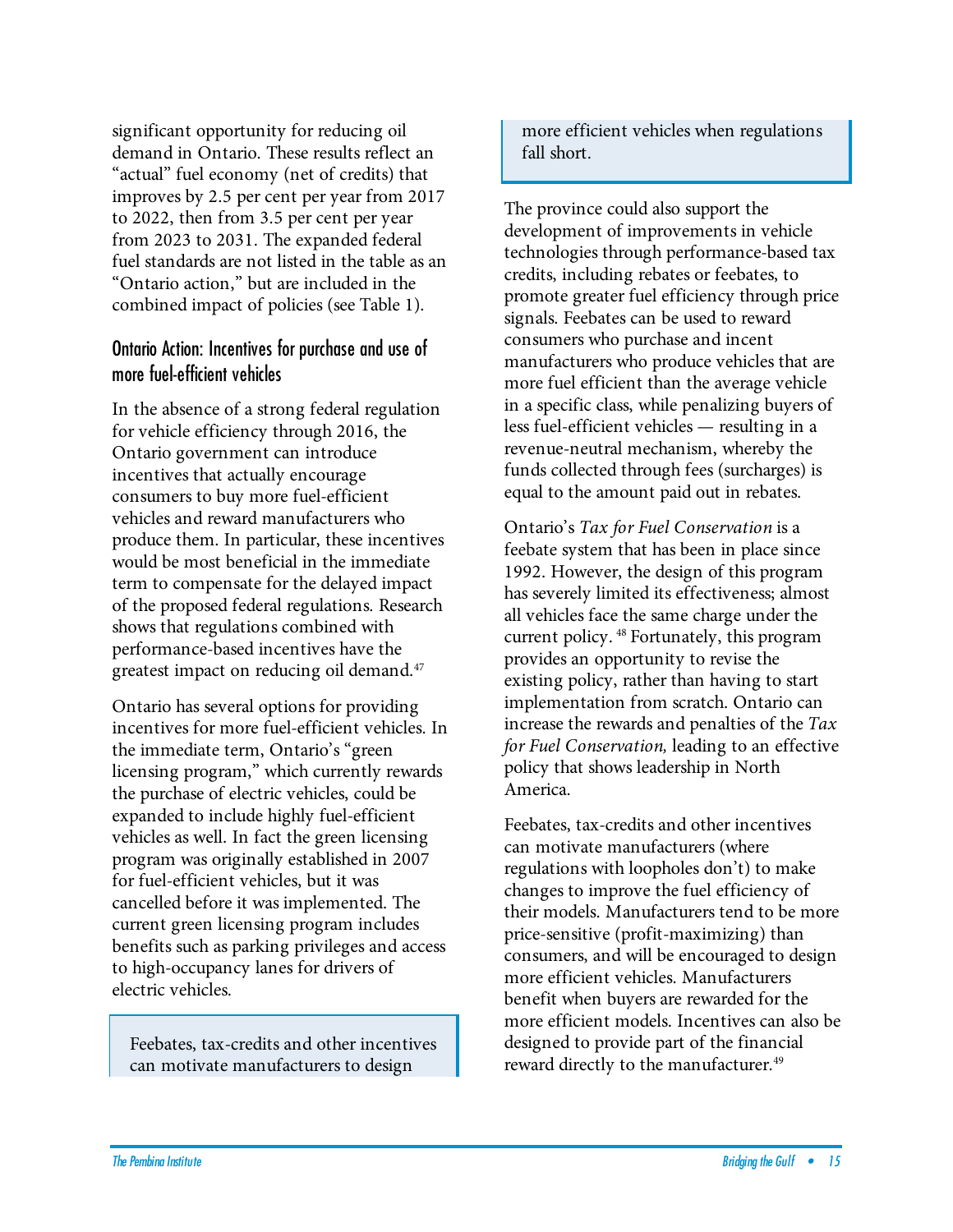Ontario will need to develop a clear strategy for encouraging more fuel-efficient vehicles through incentives. Just like the five per cent target for electric vehicles by 2020<sup>50</sup>, Ontario can also set a goal for fuel-efficient vehicles, a target for the number of efficient vehicles sold by a particular date (such as 2020). Well-designed incentive policies will motivate consumers and manufacturers through 2016, during which time the federal fuel economy standards are expected to have limited or no improvements. These polices can be adjusted in the future if stronger fuel economy standards are introduced, so that the policies continue to motivate improvements in fuel economy beyond the levels of the standards.

For the purpose of estimating reduction in fuel demand from this action, this report measures the results of improvements on the proposed federal fuel economy standards that could result from a well-designed incentive program. A feebate program introduced in France in 2008 resulted in a three per cent improvement in fuel economy of new vehicles, relative to change in the rest of the European Union. The results in Table 1 are based on improving fuel economy by 2.5 per cent relative to expected fuel economy for new vehicles purchased in 2011 to 2016. After 2017, the impact of the incentives is decreased slightly to account for the expected strengthening of the federal standards.

Figure 3 (below) shows the expected fuel consumption across all new vehicles (average fleet fuel efficiency) purchased in each year from 2010 through 2030. It illustrates that, through 2016, the proposed federal fuel economy standards appear to make little improvement beyond the business as usual scenario. In 2017 and beyond, the standards can lead to improvements relative to business as usual, assuming the standards are expanded beyond 2016 and loopholes are minimized. Incentives provided by Ontario could lead to further improvements each year in new vehicle fuel economy. Improved fuel economy of new vehicles leads to savings in oil demand for each year of the vehicle's life. Oil demand reductions are presented in Table 1.

## Action Needed — #5

Set a target for a percentage of vehicles sold in Ontario to have an optimal level of fuel efficiency by 2015, 2020 and beyond.

Achieve these targets by encouraging alternative vehicle technologies — both electric vehicles and highly fuel-efficient vehicles — through incentive-based programs such as improving the tax for fuel conservation to an effective feebate policy, and expanding Ontario's green licensing program to include very fuelefficient vehicles.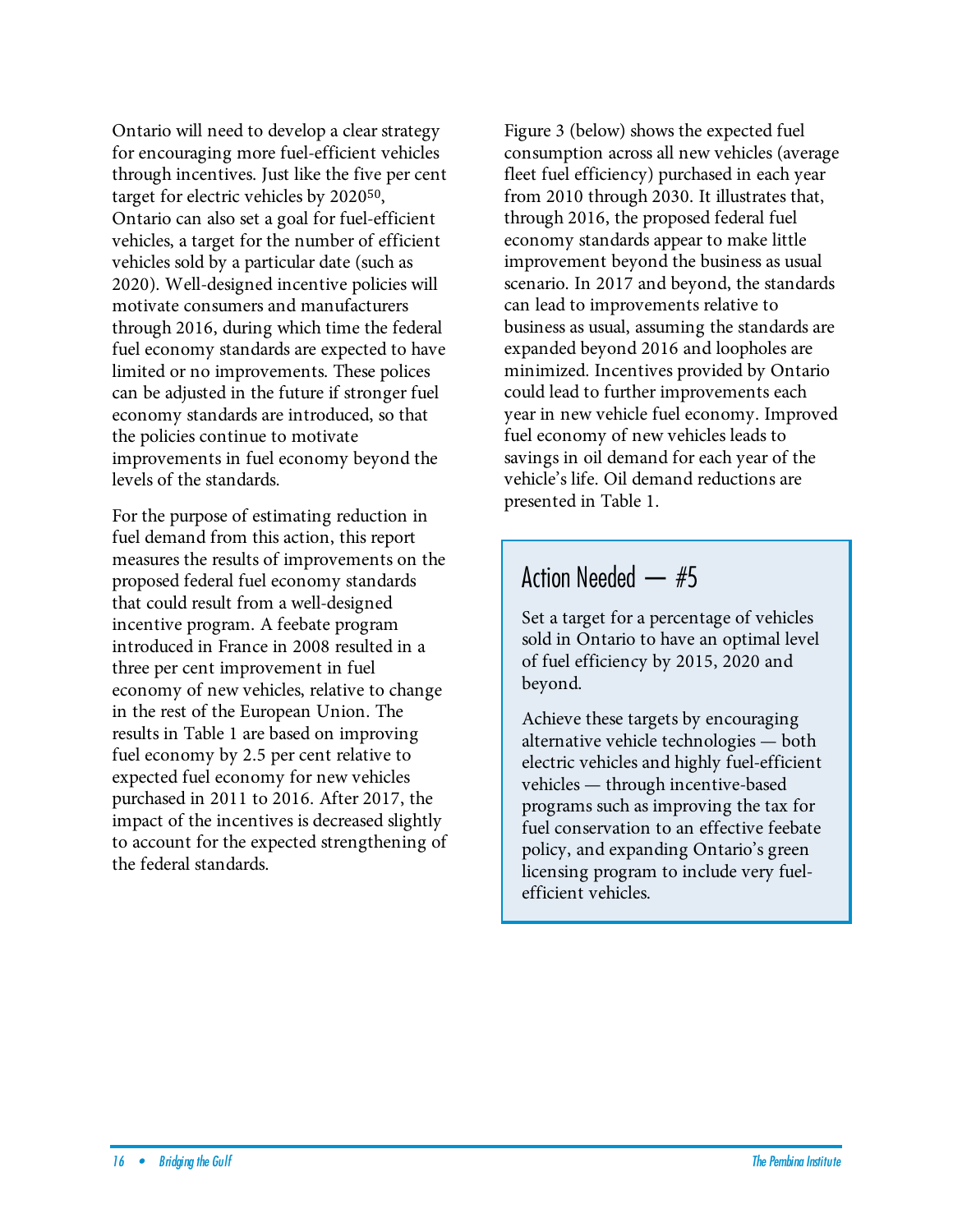

Figure 3: Average fleet fuel consumption for new cars in Ontario under three scenarios

www.pembina.org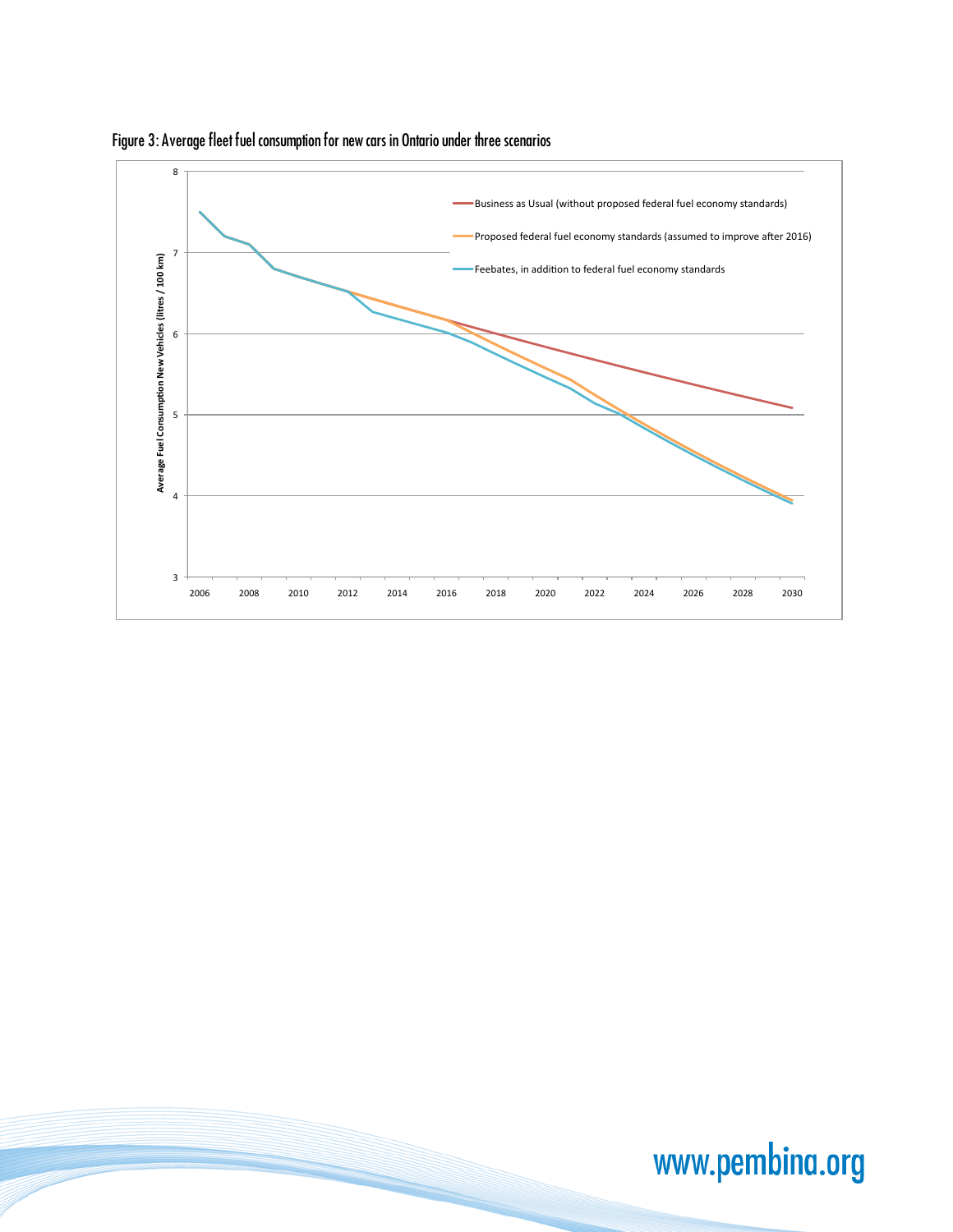## **Endnotes**

I

<sup>1</sup> "Obama lashes out at BP in Oval Office address," Globe and Mail, June 15, 2010.

http://www.theglobeandmail.com/news/world/obama-condemns-bp-champions-greenenergy/article1605632/?cmpid=rss1

<sup>2</sup> Dan Woynillowicz, Chris Severson-Baker, Marlo Raynolds, Oil Sands Fever: The Environmental Implications of Canada's Oil Sands Rush (The Pembina Institute, 2005), 12. pubs.pembina.org/reports/OilSands72.pdf

<sup>3</sup> Energy Resources Conservation Board (ERCB). 2010. "ERCB Approves Fort Hills and Syncrude Tailings Pond Plans with Conditions." http://www.ercb.ca/docs/new/newsrel/2010/nr2010-05.pdf

4 Based on an oil price of \$78.48/barrel. Oil-Price.Net, Crude Oil and Commodity Prices: August, Wednesday 11 2010

- 11:14:52. http://www.oil-price.net/

5 Statistics Canada. The Supply and Disposition of Refined Petroleum products in Canada. February 2010. http://www.statcan.gc.ca/pub/45-004-x/2010002/t115-eng.htm.

6 Based on an oil price of \$78.48/barrel. Oil-Price.Net, August, Wednesday 11 2010 - 11:14:52.

<sup>7</sup> Metrolinx, The Big Move (Greater Toronto Transportation Authority, 2008).

www.metrolinx.com/Docs/big\_move/TheBigMove\_020109.pdf

8 80% of refined pretroleum products sold in Ontario are for transportation (motor gasoline, diesel, and aviation fuels). Statistics Canada,"The Supply and Disposition of Refined Petroleum products in Canada," February 2010. http://www.statcan.gc.ca/pub/45-004-x/2010002/t115-eng.htm.

<sup>9</sup> Environment Canada, National Inventory Report: Greenhouse Gas Sources and Sinks in Canada 1990– 2007 (2009), 555.

<sup>10</sup> Ibid.

<sup>11</sup> Based on energy use data from NRCan: Office of Energy Efficiency, "Comprehensive Energy Use Database, 1990 to 2007: Transportation Sector, Ontario, Table 7: Secondary Energy Use by Transportation Mode." http://oee.nrcan.gc.ca/corporate/statistics/neud/dpa/tablestrends2/tran\_on\_7\_e\_4.cfm?attr=0

Conversion assumes all transportation fuel is gasoline  $(34.66 \text{ G/m}^3)$  and that that one barrel of gasoline requires 1.08 barrels of oil based on refinery yields.

<sup>12</sup> The OECD report OECD Territorial Reviews: Toronto, Canada, is available to order through www.oecd.org/document/1/0,3343,en\_2649\_34413\_43985281\_1\_1\_1\_1,00.html.

<sup>13</sup> Ontario Ministry of Finance, "Ontario Population Projections Update" (2010).

http://www.fin.gov.on.ca/en/economy/demographics/projections/

Vehicle Ownership based on: NRCan Office of Energy Efficiency, "Canadian Vehicle Survey 2007 Summary Report." http://oee.nrcan.gc.ca/Publications/statistics/cvs07/chapter2.cfm?attr=0

<sup>14</sup> Ibid.

<sup>15</sup> Source: Upper image – Google Maps. Lower image – Metrolinx.

http://www.metrolinx.com/thebigmove/introduction/1\_2\_GTHA.html

<sup>16</sup> Ibid.

<sup>17</sup> Cherise Burda, Alison Bailie and Graham Haines, Driving Down Carbon: Reducing GHG Emissions from the Personal Transportation Sector in Ontario (The Pembina Institute: 2010).

<sup>18</sup> Zack Taylor and Marcy Burchfield with Byron Moldofsky and Jo Ashley, Growing Cities: Comparing urban growth patterns and regional growth policies in Calgary, Toronto, and Vancouver (Neptis Foundation, 2010). http://www.neptis.org/library/cf\_download.cfm?file=Growing\_Cities\_Report\_FinalWeb\_secure.pdf&path=\

<sup>19</sup> Examples include 80% for Vancouver (from Taylor and Burchfield, Growing Cities); 60 to 70% intensification target for the United Kingdom and New South Wales. San Francisco intends to accommodate 56% of the Bay Area's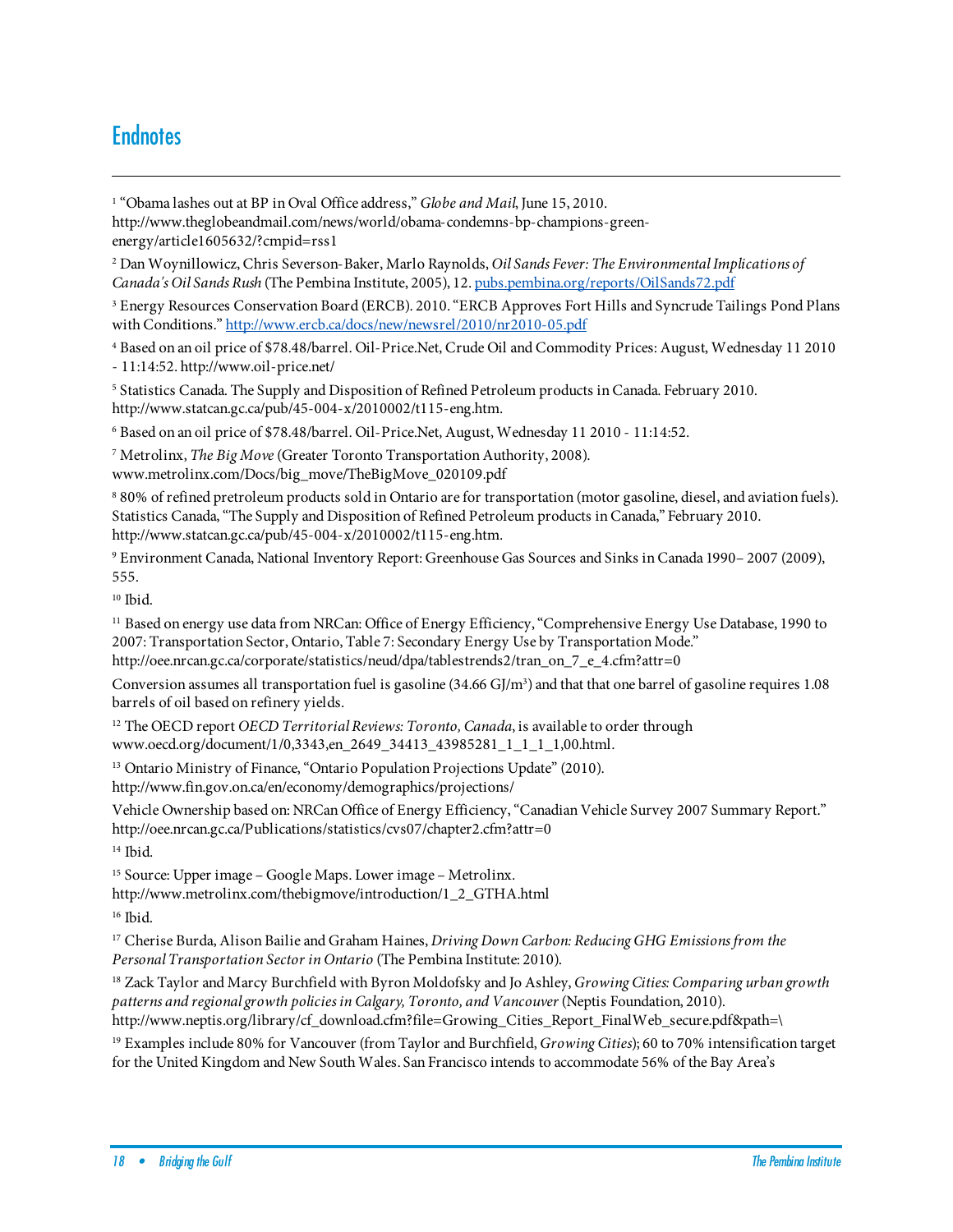employment and population growth in just 3% of the region's land area (Metropolitan Transportation Commission, Transportation 2035 Plan for the San Francisco Bay Area (2009).)

<sup>20</sup> IBI Group, Central Okanagan Smart Transit Plan: Transit-Supportive Guidelines, 2008, 33.

IBI Group, Transit Supportive Land Use Planning Guidelines, prepared for Ontario Ministry of Transportation and Ministry of Municipal Affairs (1992), 18. www.mah.gov.on.ca/AssetFactory.aspx?did=1179.

<sup>21</sup> Waterloo Region Planning Department, Visualizing Densities: Future Possibilities, 53–75.

<sup>22</sup> IBI Group, Greenhouse Gas Emissions from Urban Travel.

<sup>23</sup> JHK and Associates, *Development-Related Ridership Survey II*, prepared for the Washington Metropolitan Area Transit Authority (1989).

<sup>24</sup> IBI Group, Central Okanagan Smart Transit Plan.

<sup>25</sup> Parsons Brinckerhoff Quade & Douglas, Inc., *TCRP Report 16: Transit and Urban Form*, prepared for Transportation Research Board, National Research Council, Washington, D.C. (1996), vol. 1, part I.

<sup>26</sup> Victoria Transportation Institute, www.vtpi.org/tdm/tdm79.htm.

<sup>27</sup> Greig Harvey and Elizabeth Deakin, "The STEP Analysis Package: Description and Application Examples," Appendix B, in U.S. Environmental Protection Agency, Guidance on the Use of Market Mechanisms to Reduce Transportation Emissions (1997).

<sup>28</sup> W. Ross Morrow, Kelly Sims Gallagher, Gustavo Collantes and Henry Lee, Analysis of Policies to Reduce Oil Consumption and Greenhouse-Gas Emissions from the U.S. Transportation Sector, Belfer Center for Science and International Affairs (Harvard University, 2010).

<sup>29</sup> Steve Winkelman, "Travel Demand and Urban Form: Lessons and Visions," presented at the Asilomar Conference on Transportation and Climate Policy, August 22, 2007,

www.its.ucdavis.edu/events/outreachevents/asilomar2007/presentations/Day%201%20Session%203/Winkelman%20 Intro%20to%20Asilomar%20Demand%20Session%20(8.22.07).pdf.

Pay as you drive insurance has shown to effectively decrease auto use. At the average rate of \$0.06 per mile a decrease of 9.7% is estimated. (Harvey and Deakin, "The STEP Analysis Package," cited and updated in Victoria Transportation Institute, "Pay-As- You-Drive Insurance," Online TDM Encyclopedia, October 31, 2009, www.vtpi.org/tdm/tdm79.htm).

<sup>30</sup> Transport Canada, "Parking cash-out, development permit approval process,"

www.tc.gc.ca/eng/programs/environment-utsp-tdm-prj73e-1020.htm.

<sup>31</sup> G. Dierkers, E. Silsbe, S. Stott, S. Winkelman and M. Wubben, CCAP Transportation Emissions Guidebook Part One: land use, transit and travel demand management (Washington, 2005).

32 Safirova, E., Houde, S., & Harringtong, W. Spatial Development and Energy Consumption. (Washington, 2007). http://www.rff.org/RFF/Documents/RFF-DP-07-51.pdf.

<sup>33</sup> G. Dierkers et al, CCAP Transportation Emissions Guidebook Part One.

34 Ibid.

I

 $35$  Ibid.

<sup>36</sup> Based on modeling impact of output adjustments from Metrolinx. See Metrolinx (2008), Backgrounder: Modelling.

<sup>37</sup> Based on increasing average auto occupancy from 1.15 or 1.22 to 1.32 people per car.

<sup>38</sup> T. Litman, Carbon Taxes: Tax what you burn, not what you earn (Victoria, 2010). http://www.vtpi.org/carbontax.pdf.

<sup>39</sup> G. Dierkers et al, CCAP Transportation Emissions Guidebook Part One. Based on tolls of \$0.08-0.19 per mile.

<sup>40</sup> Rodier, C. (2009). Review of International Modeling Literature: Transit, Land Use, and Auto Pricing Strategies to Reduce Vehicle Miles Traveled and Greenhouse Gas Emissions, 12. And Getting to Carbon Neutral

<sup>41</sup> Toronto City Summit Alliance, Transportation and Other Infrastructure Working Group Discussion Paper. Time to Get Serious: Reliable Funding for the GTHA Transit/ Transportation Infrastructure. Prepared by Neal Irwin, IBI Group and Andrew Becan, Sustainable Prosperity, July 1, 2010.